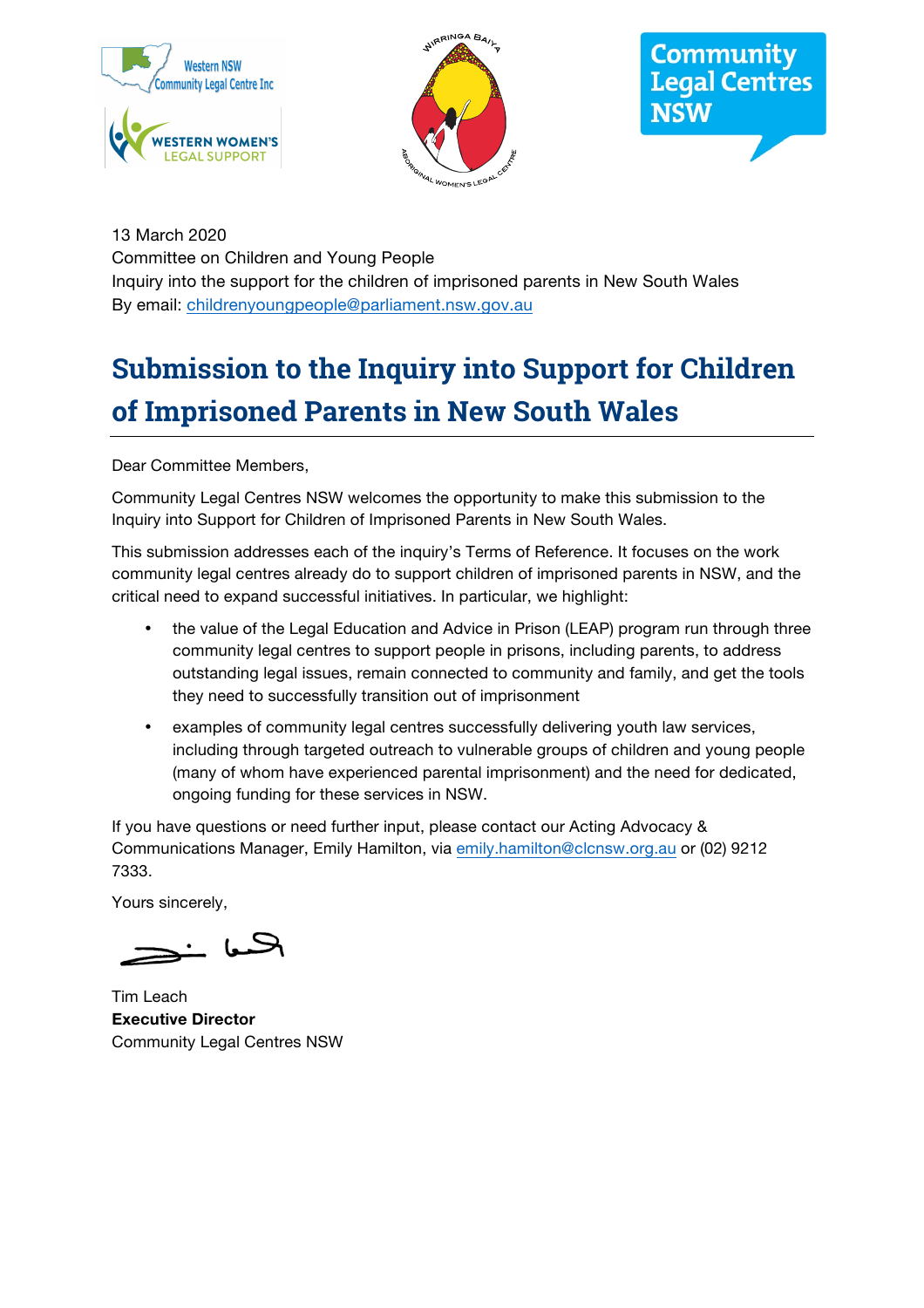

# CONTENTS:

| 5.2. Overcoming barriers to contact between children and imprisoned parents15                       |  |
|-----------------------------------------------------------------------------------------------------|--|
|                                                                                                     |  |
|                                                                                                     |  |
| 5.6 Children of imprisoned parents are more likely to experience poverty, other disadvantages and a |  |
|                                                                                                     |  |
|                                                                                                     |  |
|                                                                                                     |  |

# 1. About Community Legal Centres NSW:

Community Legal Centres NSW is the peak representative body for almost 40 community legal centres in NSW. Community legal centres are independent, non-government organisations that provide free legal services to people and communities facing economic hardship, at times when that help is needed most.

Community Legal Centres NSW represents the views of community legal centres to government and the broader community, advocates on key law reform and policy issues, and supports community legal centres to improve the efficiency and quality of services they deliver to the community, with the aim of increasing access to justice for people in NSW.

We are advised on matters relating to support for children of imprisoned parents by our Prisoners' Rights Working Group and Care and Protection Network, including several of our member centres who have particular specialist expertise like Wirringa Baiya Aboriginal Women's Legal Service and Women's Legal Service NSW. Community legal centres across NSW work regularly with imprisoned people, many of whom are parents, on a wide range of legal matters including care and protection, and sexual and family violence. Many centres also work directly with young people, including those who have experienced parental imprisonment, to provide support on their civil and family legal matters.

The recommendations put forth in this submission are informed by extensive consultation with member centres, networks and working groups in the community legal sector in NSW.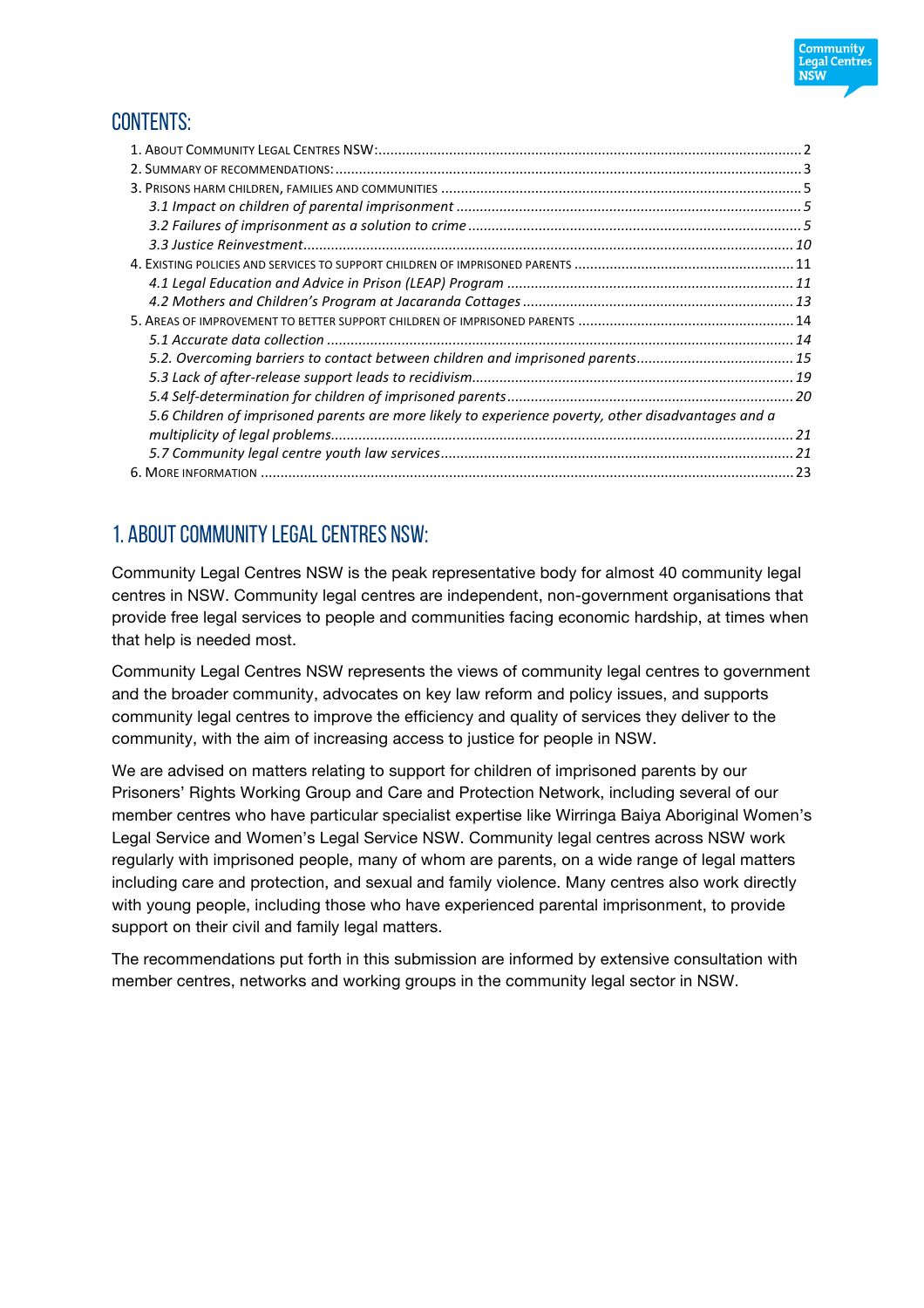

# 2. Summary of recommendations:

- 1. Imprisonment should always be the sentencing option of absolute last-resort, and only for violent offenders.
- 2. Savings generated from reduced rates of imprisonment should be reinvested into communities following the principles of justice reinvestment.
- 3. The government should reduce the number of people in prison on remand, particularly Aboriginal and Torres Strait Islander mothers.
- 4. There should be no new private prisons. Existing private prisons should be closed or transferred to government control.
- 5. The government should fund the Legal Education and Advice for Prisoners (LEAP) program for additional legal and social work positions at the Wirringa Baiya Aboriginal Women's Legal Service, Women's Legal Service NSW and Western Sydney Community Legal Centre.
- 6. The government should expand mothers' and children's programs, by introducing them at more correctional centres and increasing the capacity of existing programs. Information about mothers' and children's programs should be made available to all women in prison, including on remand.
- 7. Courts should never use the existence of mothers' and children's programs as a reason to imprison women they otherwise would not.
- 8. The government should collect and regularly update comprehensive data on the number of people in prison who are parents.
- 9. The government should collect and regularly update comprehensive data on the number and demographics of children who have experienced or are experiencing parental imprisonment.
- 10. The government should make available specific financial support for transport and where appropriate, accommodation, to children and families of people who are imprisoned to enable prison visits to occur regularly.
- 11. Where a person is sent to a prison far away from their home and community, the government should make available specific financial support for relocation to the person's children and family if they choose to relocate to be close to the prison.
- 12. Prison staff, child welfare agencies and caseworkers should be made accountable to ensure families are kept well-informed of an imprisoned person's whereabouts and of any planned transfers.
- 13. Child welfare agencies should be made accountable to actively facilitate ongoing contact between a child and an imprisoned parent, including one-on-one support for a child to visit a parent in prison, where this is desired by the child.
- 14. Where the police take out an Apprehended Violence Order (AVO) to protect one parent from the other, children should not be automatically placed on the order. The police should assess orders on a case-by-case basis and consult with affected parties (including children where appropriate) to reach an outcome that is safe and does not unduly harm children's relationships with their parents.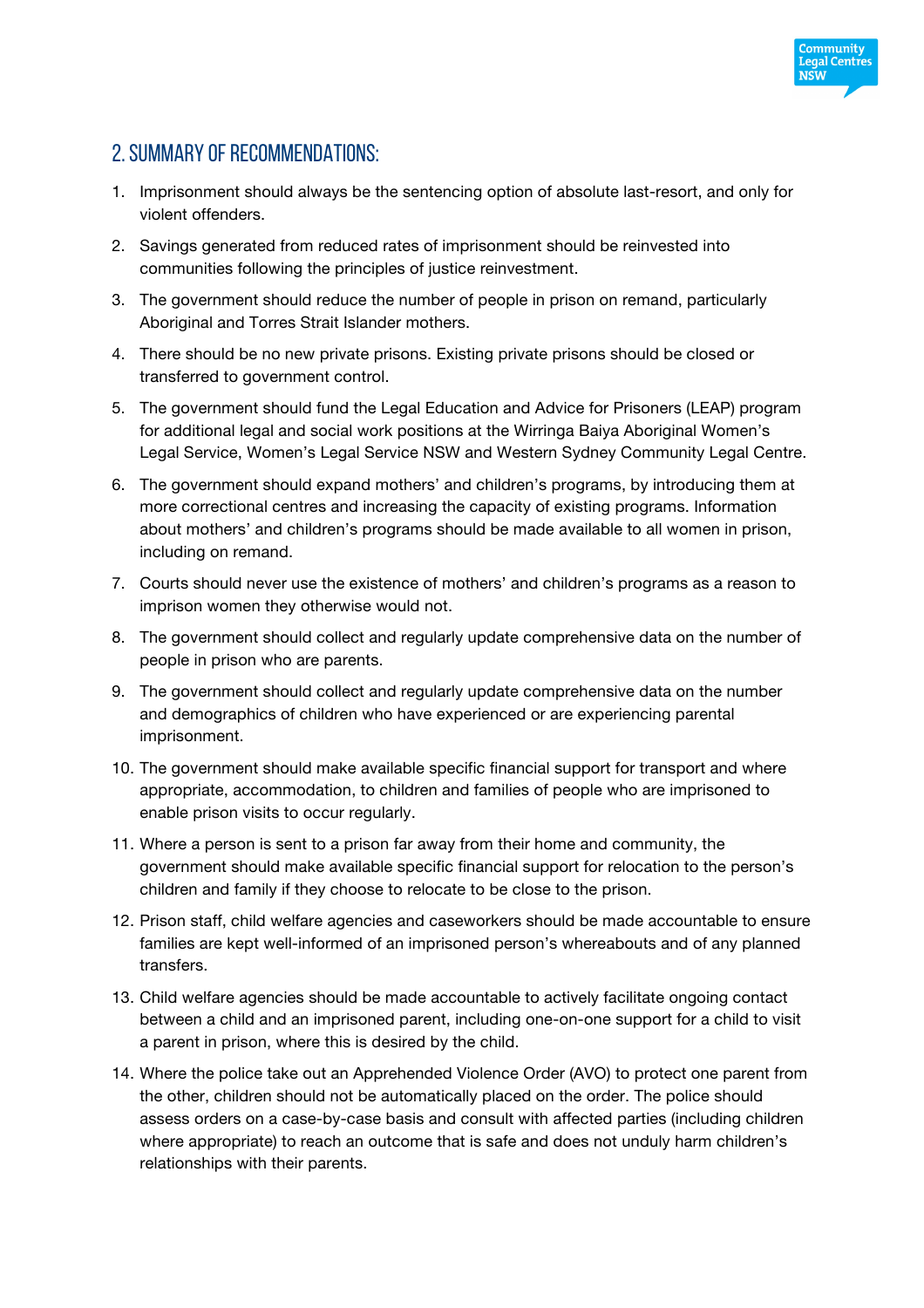

- 15. Corrective Services NSW policies and budgets should be amended to allow people in prison far greater telephone access to make personal and legal calls.
- 16. The government should put in place and prioritise post-release family reunification services to support former inmates to reach out to their children and develop familial connections, where children consent to this.
- 17. The government should develop and implement training for judicial officers, prison staff and child welfare agencies to address negative attitudes towards and stigma surrounding children visiting their parents in prison.
- 18. The government should develop protocols to empower children to make decisions (where appropriate and within reason) about their contact with a parent in prison.
- 19. All social welfare services, including health, education and income support, should ask all children and young people they service whether they have had a parent go to prison and should develop targeted programs for outreach to support them.
- 20. The government should invest in comprehensive, free, independent youth law services to be administered through community legal centres and Aboriginal community-controlled organisations. Services should include targeted programs for identified vulnerable cohorts, including children with imprisoned parents.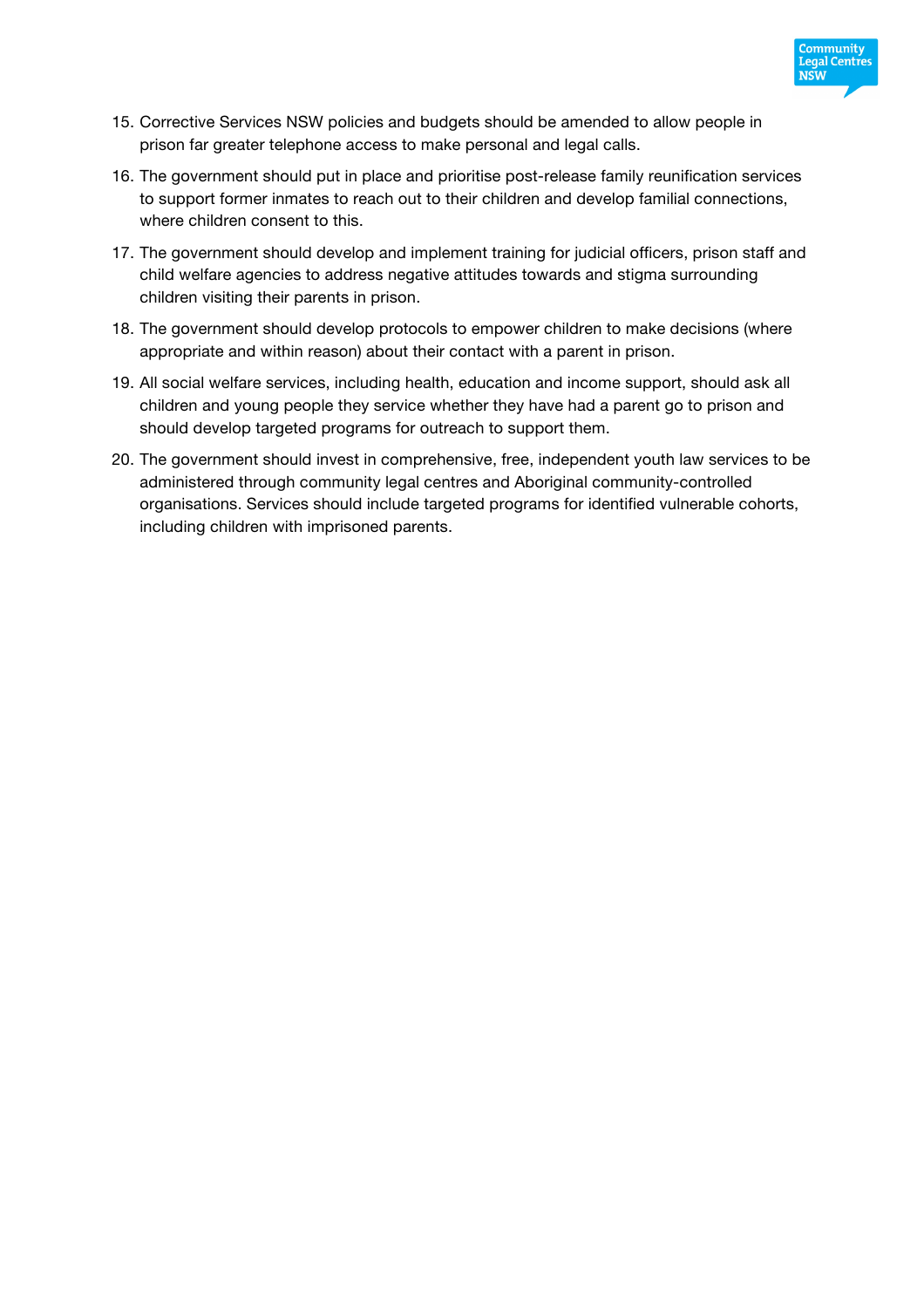

# 3. Prisons harm children, families and communities

#### **3.1 Impact on children of parental imprisonment**

The needs of children with imprisoned parents have been neglected by legal, prison, welfare and education systems.<sup>1</sup> Ideally, children should never experience their parent(s) being imprisoned. There are many potential short-term and long-term impacts on children from having one or both of their parents imprisoned, including:

- Financial disruption or insecurity
- Social isolation related to stigma and shame
- Displacement from schools, communities and networks if a family moves to follow an imprisoned family member who is transferred between prisons
- Relational changes which can impact future stability
- Increased likelihood of developing mental illness, including drug and alcohol addiction, attachment disorders and post-traumatic stress disorder (PTSD) due to trauma arising from:
	- o watching a parent's arrest
	- o being removed from parents, family or community
	- $\circ$  regular relocation or removal from Country for Aboriginal and Torres Strait Islander young people
	- o shame and guilt associated with their parent's imprisonment
	- o racism, systemic discrimination and intergenerational trauma
	- $\circ$  concurrent factors like poverty, disability, disrupted education and experience of out of home care (OOHC)
- Increased likelihood of future contact with the criminal justice and prison systems.

The severity of the impact on a child will be different depending on whether the parent imprisoned is their primary carer. Children whose fathers are incarcerated will often stay with their mother. Children whose mothers are imprisoned will more often be cared for by grandparents and other family members, or placed in OOHC, which can be more disruptive and worsen the negative impacts on the child of their parent's imprisonment.<sup>2</sup> Children who are removed from family entirely and placed into the OOHC system as a result of parental imprisonment are particularly harmed. OOHC is a recognised driver of entry into the criminal justice system: In 2010, young people placed in OOHC were found to be 16 times more likely than the general population to be placed under youth justice supervision in the same year.<sup>3</sup>

#### **3.2 Failures of imprisonment as a solution to crime**

 $\overline{a}$ 

A wealth of cost-benefit data shows that prisons are an investment failure: they destabilise communities, individuals and families, exacerbate mental illness and substance abuse, and

<sup>1</sup> Rosemary Woodward, "Families of prisoners: literature review on issues and difficulties", *Australian Government Department of Family and Community Services*, page 6 https://www.dss.gov.au/sites/default/files/documents/05\_2012/op10.pdf

<sup>2</sup> Ann Cunningham, "Forgotten Families: The impacts of imprisonment" *Australian Institute of Family Studies*, 2001, page 36 https://aifs.gov.au/sites/default/files/ac\_0.pdf.

<sup>3</sup> Australian Law Reform Commission, *Pathways to Justice-Inquiry Into the Incarceration Rate of Aboriginal and Torres Strait Islander Peoples*, Ch. 15. Child Protection and Adult Incarceration, https://www.alrc.gov.au/publication/pathways-to-justice-inquiry-into-the-incarceration-rate-ofaboriginal-and-torres-strait-islander-peoples-alrc-report-133/15-child-protection-and-adultincarceration/crossover-out-of-home-care-into-detention/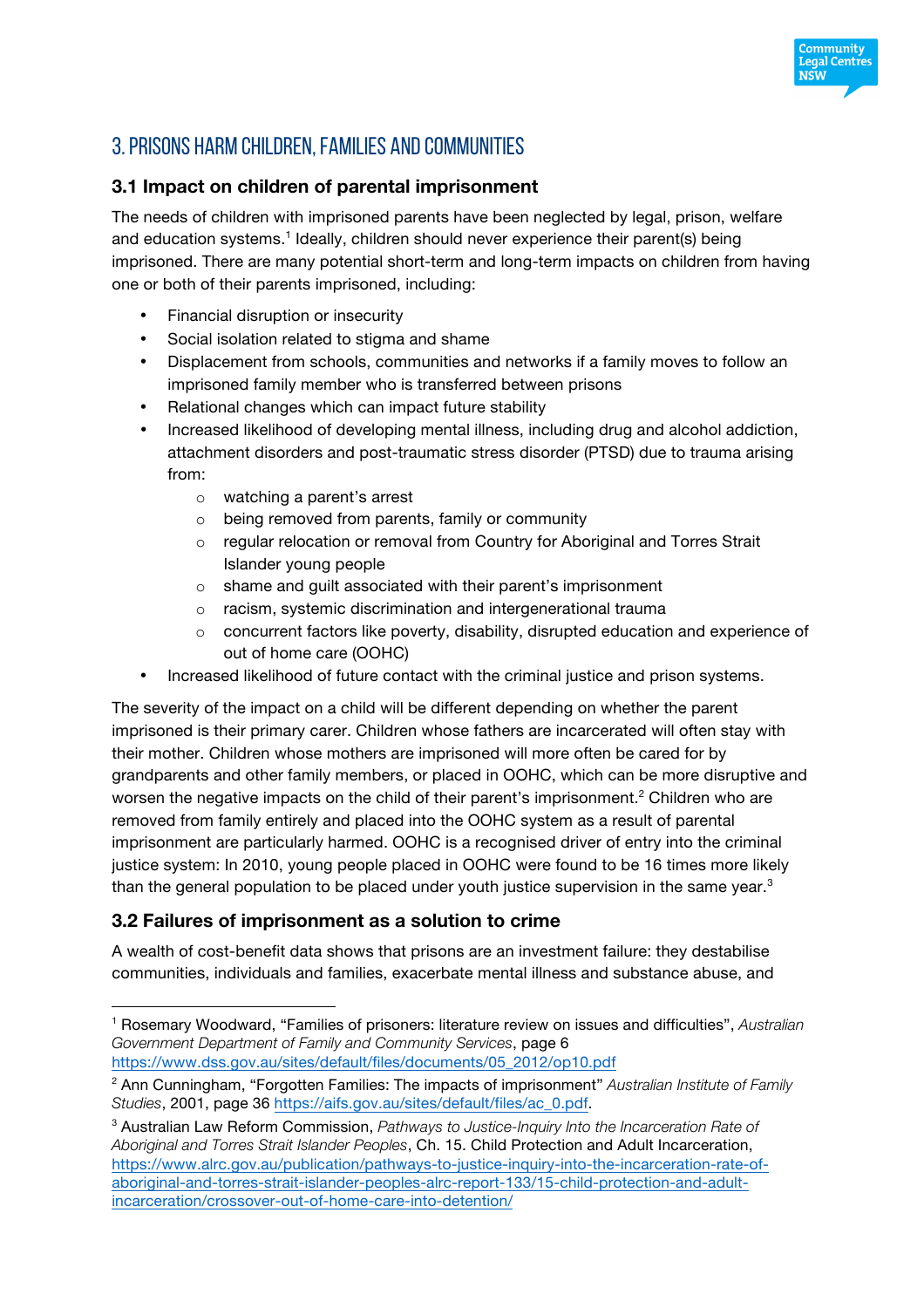

largely fail to rehabilitate people or provide them with the skills they need to reintegrate into the community. <sup>4</sup> This money would be better invested in enhancing communities' capacity to identify and tackle their own challenges.

Far too many people in NSW are sentenced to imprisonment for non-violent offences like nonpayment of fines, traffic violations or drug offences, which are often linked to poverty and systemic discrimination. Imprisoning these people, many of whom are parents, for very minor crimes is unnecessary and extremely harmful – to the person in question as well as their children, families and broader communities.

According to the latest Corrective Services NSW Inmate Census, in June 2018 almost 1 in 5 women and over 1 in 6 men who had been sentenced to a term of imprisonment, had nonviolent drug charges as their most serious offence. The same census showed that over a third of people in full-time custody in NSW were unsentenced. The rates of Aboriginal and Torres Strait Islander women on remand are particularly concerning. As at June 2018, 42% of Aboriginal and Torres Strait Islander women being held full-time in prison were unsentenced.<sup>5</sup>

Rates of recidivism and inter-generational incarceration are key indicators of the failure of prisons to prevent crime. From 2011-12 to 2015-16, rates of imprisonment and recidivism in Australia both rose. In 2015-16, 44.6% of all Australian prisoners returned to jail within two years of release, compared with 39.5% in 2011-12.<sup>6</sup> Children of parents who are imprisoned are themselves roughly six times more likely to end up imprisoned themselves – a statistic driven by racial and socioeconomic factors, stigma, and the OOHC system.<sup>7</sup>

Imprisonment is clearly failing to prevent crime – overcrowding and limited programs and services in prison are impediments to rehabilitation.<sup>89</sup> Rates of intergenerational incarceration similarly show that the prison system is a failed approach to reducing or preventing crime.

#### Prisons harm Aboriginal and Torres Strait Islander people

Aboriginal and Torres Strait Islander people in Australia are imprisoned at the highest rate of any people in the world, and at a rate 16 times higher than non-Indigenous Australians.<sup>10</sup> While Aboriginal and Torres Strait Islander children are 26 times more likely to be incarcerated than

 $\overline{a}$ <sup>4</sup> Baillie Aaron, "Prisons are failing. It's time to find an alternative", *World Economic Forum*, 9 January 2019, https://www.weforum.org/agenda/2019/01/prisons-are-failing-time-for-alternative-sparkinside/

<sup>5</sup> Corrective Services NSW, *NSW Inmate Census 2018*, https://www.correctiveservices.justice.nsw.gov.au/Documents/research-and-statistics/sp47-nswinmate-census-2018.pdf

<sup>6</sup> Productivity Commission, *Report on Government Services 2017*, Volume C: Justice, https://www.pc.gov.au/research/ongoing/report-on-government-services/2017/justice/rogs-2017 volumec.pdf

 $7$  Rebecca Opie, "Children of prisoners six times more likely to end up in jail; SA judge calls for better support", *ABC News*, https://www.abc.net.au/news/2017-02-18/more-support-needed-for-childrenof-prisoners/8282936

<sup>8</sup> Christopher Knaus, "Prisons at breaking point but Australia is still addicted to incarceration", *The Guardian*, 29 December 2017, https://www.theguardian.com/australia-news/2017/dec/29/prisons-atbreaking-point-but-australia-is-still-addicted-to-incarceration

<sup>9</sup> Penal Reform International, *Overcrowding*, https://www.penalreform.org/issues/prisonconditions/key-facts/overcrowding/

<sup>&</sup>lt;sup>10</sup> Thalia Anthony and Eileen Baldry, "FactCheck Q&A: are Indigenous Australians the most incarcerated people on Earth?", *The Conversation*, 6 June 2017, https://theconversation.com/factcheck-qanda-are-indigenous-australians-the-most-incarcerated-

people-on-earth-78528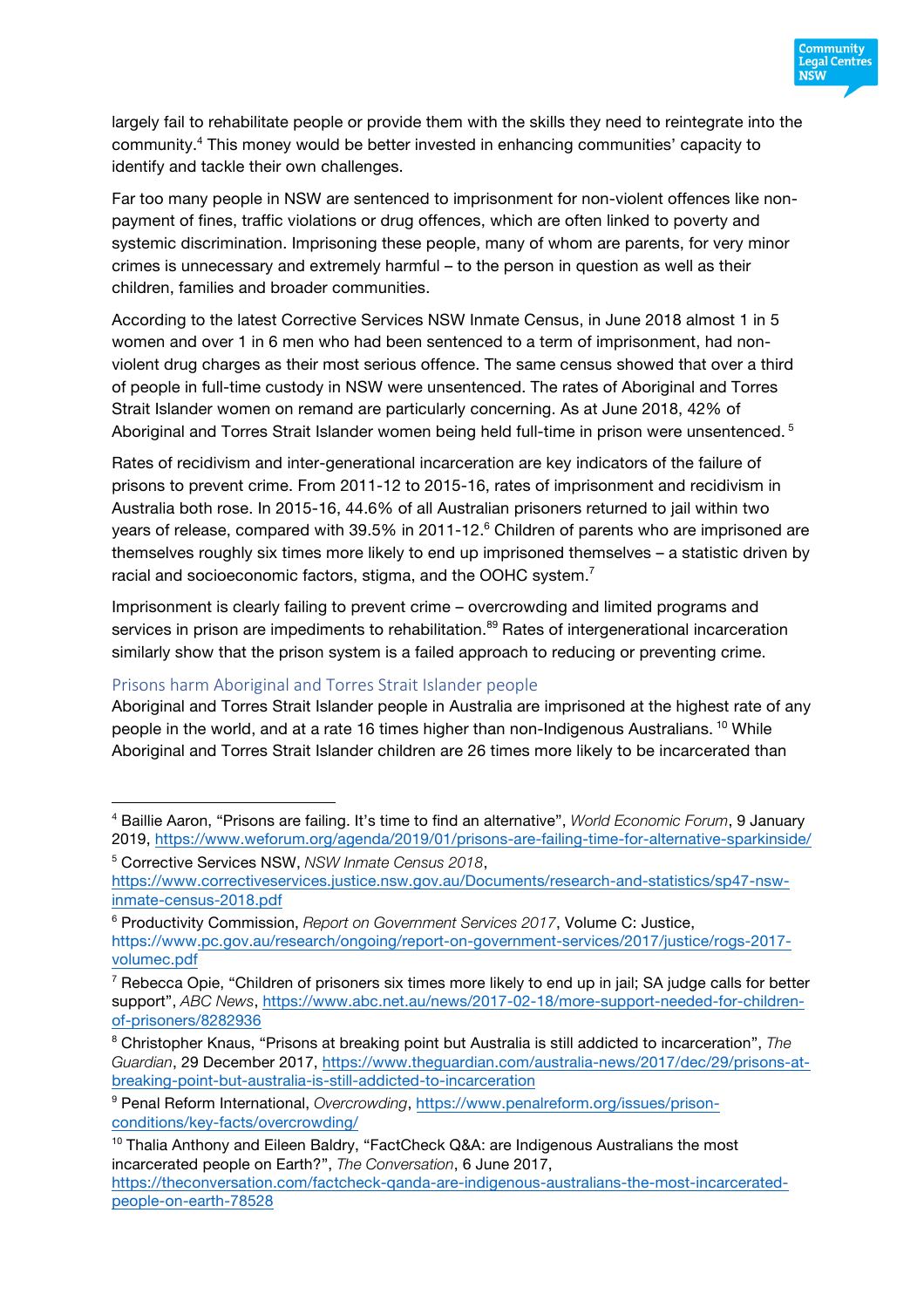

non-Indigenous children.<sup>111213</sup> In 2018, a quarter of the people in full-time custody in NSW identified as Aboriginal or Torres Strait Islander,<sup>14</sup> despite making up just 2.9% of the NSW population.15

The Royal Commission into Aboriginal Deaths in Custody tabled its final report in April 1991, which detailed investigative accounts of 99 deaths in custody, put forth 339 recommendations, and was intended to be a blueprint for reducing the disproportionate incarceration of Aboriginal and Torres Strait Islander people and deaths in custody. The commission found that the overincarceration of Aboriginal and Torres Strait Islander people and their deaths in custody were driven by prejudice at every stage of the criminal justice system, including:

- Prejudicial policing, particularly for minor crimes, and the tendency to charge and arrest Aboriginal and Torres Strait Islander people rather than issue warnings or court attendance notices
- Police and courts not granting bail to Aboriginal and Torres Strait Islander people
- Courts being more likely to sentence Aboriginal and Torres Strait Islander people to prison rather than non-custodial terms.

In the almost three decades since the Royal Commission, the state of Aboriginal and Torres Strait Islander incarceration and deaths in custody has actually worsened, and many of the commission's recommendations have still not been implemented. Over 400 Aboriginal and Torres Strait Islander people have died in custody since the end of the royal commission.<sup>16</sup>

Minor public order offences, such as offensive language and public drunkenness continue to be harshly punished. Police powers in relation to public drunkenness and arrest have actually been extended. At the same time, the right to bail has been undermined, and maximum prison penalties and mandatory prison sentences have increased. Services for Aboriginal and Torres Strait Islander people have been mainstreamed or defunded, Aboriginal and Torres Strait Islander children are removed from their families at staggering rates, and vulnerable Aboriginal and Torres Strait Islander people are increasingly targeted and criminalised, particularly young people, women experiencing family violence and people experiencing mental illness.<sup>17</sup>

 $\overline{a}$ <sup>11</sup> Dr Mike Roettger, Krystal Lockwood, Prof Susan Dennison, "Indigenous people in Australia and New Zealand and the intergenerational effects of incarceration" *Indigenous Justice Clearinghouse*, Research Brief 26, December 2019, https://www.indigenousjustice.gov.au/wpcontent/uploads/mp/files/publications/files/intergenerational-effects-of-incarceration-fa.pdf

<sup>12</sup> Australian Bureau of Statistics. *Prisoners in Australia*, 2018, https://www.abs.gov.au/ausstats/abs@.nsf/mf/4517.0

<sup>&</sup>lt;sup>13</sup> Australian Institute of Health and Welfare, "Youth detention population in Australia 2018", Bulletin 145, December 2018, https://www.aihw.gov.au/getmedia/55f8ff82-9091-420d-a75e-37799af96943/aihw-juv-128-youth-detention-population-in-Australia-2018-bulletin-145-dec-2018.pdf.aspx?inline=true

<sup>14</sup> Corrective Services NSW, *NSW Inmate Census 2018*.

<sup>15</sup> Australian Bureau of Statistics, *2016 Census QuickStats*,

https://quickstats.censusdata.abs.gov.au/census\_services/getproduct/census/2016/quickstat/1

<sup>16</sup> The Guardian, *Deaths inside: Indigenous Australian deaths in custody 2019*, https://www.theguardian.com/australia-news/ng-interactive/2018/aug/28/deaths-inside-indigenousaustralian-deaths-in-custody

<sup>&</sup>lt;sup>17</sup> Thalia Anthony, "Deaths in custody: 25 years after the royal commission, we've gone backwards", *The Conversation*, April 13 2016, https://theconversation.com/deaths-in-custody-25-years-after-theroyal-commission-weve-gone-backwards-57109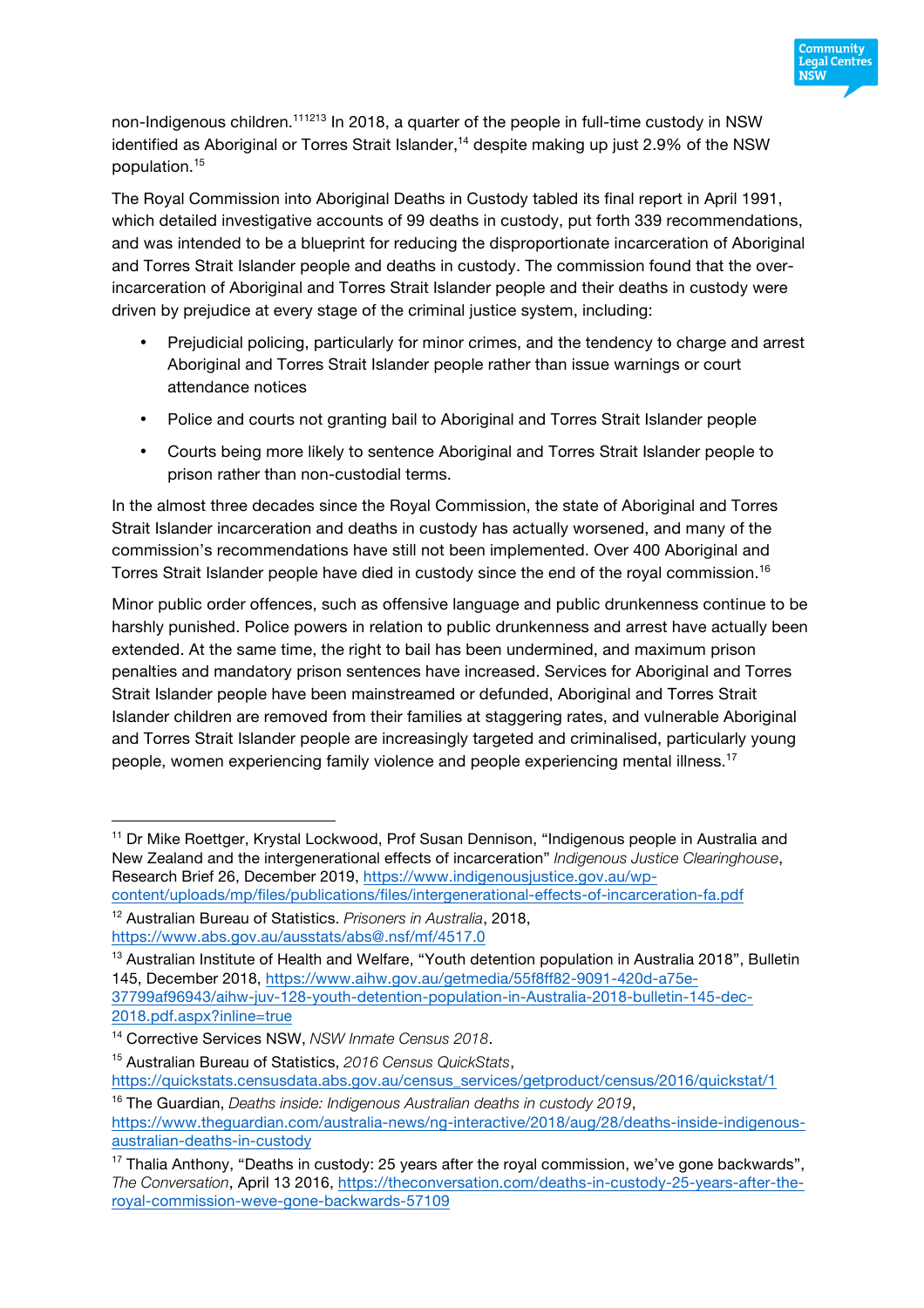

Aboriginal and Torres Strait Islander women are the fastest growing prison population in Australia.<sup>18</sup> Eighty per cent are mothers.<sup>19</sup> This disproportionate criminalisation of Aboriginal and Torres Strait Islander mothers is a significant contributor to the high rates of Aboriginal child removal, which in turn is a key driver of intergenerational imprisonment due to the wellestablished links between child removal, OOHC, and criminalisation of young people.

According to the Indigenous Justice Clearinghouse, in NSW roughly 1 in 5 Indigenous children experience parental imprisonment.<sup>20</sup> The consequences are significant and often intergenerational:

*"Experience of parental incarceration compounds existing adversities in the lives of many children whose parents offend and is associated with an increased risk of antisocial behaviour and imprisonment, mental and physical health issues, substance use, academic difficulties, and social marginalisation or exclusion in offspring. These impacts hold true for Indigenous children who are also more likely to experience residential instability, abuse and neglect, and poverty. The effects of parental imprisonment may extend from birth to death, and across multiple generations and kinship networks." 21*

On release from prison, if a parent is not permitted to return to their community or granted custody of their child, this can further disrupt families and entire communities – perpetuating the detrimental impacts of parental imprisonment on children and young people.<sup>22</sup>

#### Prisons harm people with intellectual disability

 $\overline{a}$ 

People with an intellectual disability are overrepresented in Australia's justice system: between nine and ten per cent of people in prison in Australia have an intellectual disability, despite just three per cent of the general population having an intellectual disability. Recidivism among people with intellectual disability who are imprisoned is also particularly high: more than twice the rate of people who have been imprisoned who do not have an intellectual disability. $23$ 

A 2018 Human Rights Watch report highlighted that people with disabilities in prisons in Australia are disproportionately victims of sexual and physical violence while imprisoned. Due to lack of support and reasonable accommodation, people with intellectual disabilities can also find it challenging to understand prison rules and follow instructions. As such they are more

https://www.shineforkids.org.au/documents/putting\_your\_child\_first\_dec13.pdf

<sup>18</sup> Australian Bureau of Statistics, *4517.0 – Prisoners in Australia*, 2019, https://www.abs.gov.au/ausstats/abs@.nsf/mf/4517.0

<sup>19</sup> Lorana Bartels, "Painting the Picture of Indigenous Women in Custody in Australia", *QUT Law Review,* vol. 1, no. 2, October 2012.

<sup>&</sup>lt;sup>20</sup> Dr Mike Roettger, Krystal Lockwood, Prof Susan Dennison, "Indigenous people in Australia and New Zealand and the intergenerational effects of incarceration" *Indigenous Justice Clearinghouse*, Research Brief 26, December 2019, https://www.indigenousjustice.gov.au/wp-

content/uploads/mp/files/publications/files/intergenerational-effects-of-incarceration-fa.pdf  $21$  Ibid.

<sup>&</sup>lt;sup>22</sup> SHINE for KIDS, Putting Your Child First: A survival guide for carers of children of prisoners, their families and workers, page 12,

<sup>&</sup>lt;sup>23</sup> Jesse T Young, Kate van Dooren, Fernanda Claudio, Craig Cumming and Nick Lennox, "Transition from prison for people with intellectual disability: a qualitative study of service professionals", *Australian Institute of Criminology: Trends & issues in crime and criminal justice*, no. 528, December 2016.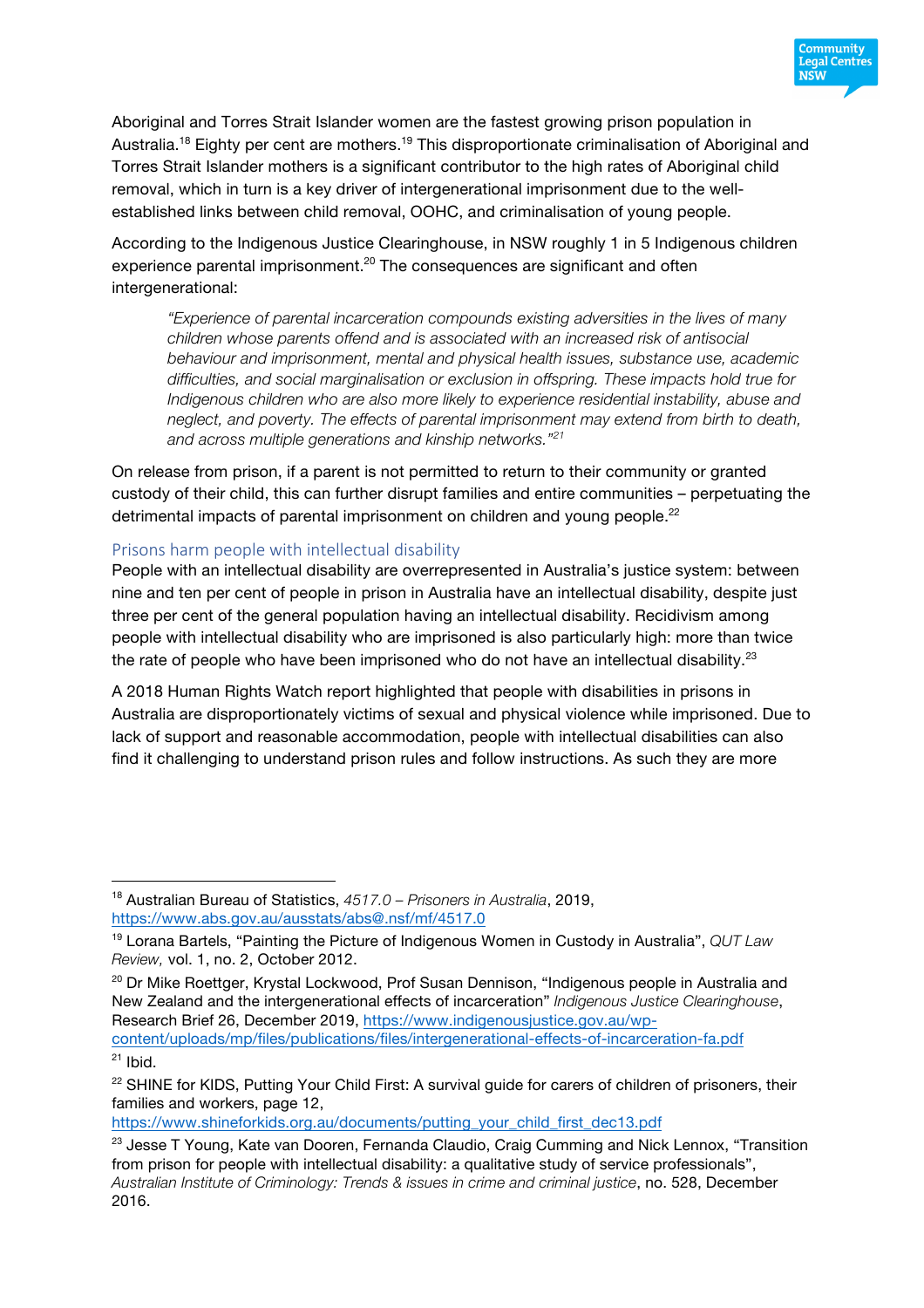

likely to inadvertently violate rules and face harsh punishment, including solitary confinement and sentence extension.<sup>24</sup>

There are multiple reported instances of people with intellectual disabilities who have been arrested being found 'unfit to plead' due to their disability. They are then held in indefinite detention or under supervision despite the fact that they have not been found guilty, as authorities claim there is simply nowhere else to put them.<sup>2526</sup>

Children of people with intellectual disabilities are disproportionately vulnerable to being removed from their parents – particularly so when the parent is imprisoned. As of 2012, intellectually disabled parents made up just 1 per cent of the general parenting population but represented 10 per cent of parents before the courts in NSW fighting to have their children returned to them.<sup>27</sup> As discussed above, child removal and placement into OOHC increases a child's vulnerability to future criminalisation.

#### Private Prisons

 $\overline{a}$ 

Almost one in five people in prison in Australia are held in private prisons: a rate more than twice that of the United States.<sup>2829</sup> While prisons on the whole are harmful – especially to vulnerable people and communities – the profit motive of private prisons makes them particularly damaging. Where profit is to be made from longer sentences and larger prison populations, there is no incentive for private prisons to prioritise programs and services for rehabilitation or prisoner well-being.

A 2016 report prepared by the University of Sydney Business School, found that in NSW:

- private prisons suffer from a lack of accountability, due in part to the operation of commercial in-confidence legislation
- very limited information about private prisons is publicly available: information supplied to oversight bodies over a decade amounted to fewer than 50 pages of text
- compliance issues, including low staff numbers and inadequate training, have caused several lock-downs in private prisons
- rates of prisoner complaints are significantly higher in private prisons

<sup>24</sup> *Human Rights Watch*, "'I Needed Help, Instead I Was Punished': Abuse and Neglect of Prisoners with Disabilities in Australia", 2018, https://www.hrw.org/report/2018/02/06/i-needed-help-instead-iwas-punished/abuse-and-neglect-prisoners-disabilities

<sup>&</sup>lt;sup>25</sup> Bernadette McSherry, "People with cognitive disability shouldn't be in prison because they're 'unfit to plead'. There are alternatives", *The Conversation,* https://theconversation.com/people-withcognitive-disability-shouldnt-be-in-prison-because-theyre-unfit-to-plead-there-are-alternatives-131295

<sup>26</sup> Victorian Ombudsman, *Investigation into the imprisonment of a woman found unfit to stand trial*, October 2018, https://assets.ombudsman.vic.gov.au/assets/Reports/Parliamentary-Reports/1-PDF-Report-Files/Investigation-into-the-imprisonment-of-a-woman-found-unfit-to-standtrial.pdf?mtime=20191216132510

<sup>27</sup> Emma Renwick, "Child removals from intellectually disabled parents 'inhumane'", *ABC News*, 24 October 2012, https://www.abc.net.au/news/2012-10-23/calls-for-changes-to-child-removals-fromdisabled-parents/4329772

<sup>28</sup> *Productivity Commission* – Report on Government Services, Volume C: Justice. (Excel Attachment Tables), 2014, https://www.pc.gov.au/research/ongoing/report-on-government-services/2014/justice

<sup>29</sup> Elise Potaka, "Inside Parklea: The Deadly Consequences of Australia's Private Prison Boom", *SBS The Feed*, 20 November 2018, https://www.sbs.com.au/news/the-feed/inside-parklea-the-deadlyconsequences-of-australia-s-private-prison-boom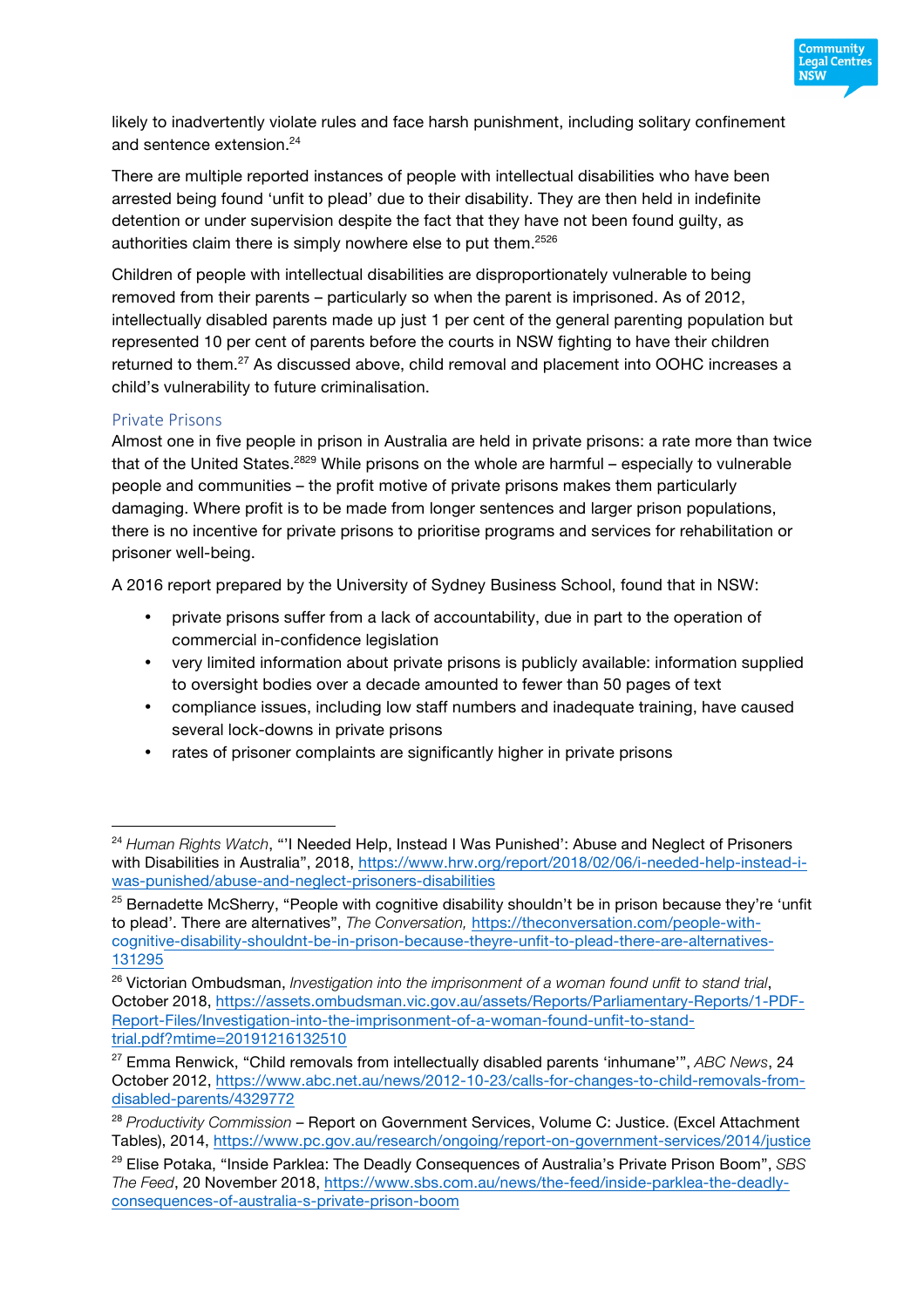

• private prisons are no lower in cost to government than public prisons and there is no evidence to suggest private providers are more efficient or better performing. 30

In our experience, private prisons put up significantly higher bureaucratic barriers to contact between children and their imprisoned parents than public prisons, and so cause more harm to children of imprisoned parents. We hold significant concerns about the programs, services, suitability, accountability and contact arrangements in private prisons. We are particularly concerned about the new private 1600-bed super-prison due to open in Grafton on 1 July 2020.

#### **3.3 Justice Reinvestment**

Community Legal Centres NSW supports and promotes a justice reinvestment approach to criminal justice reform. Justice reinvestment is 'a data-driven approach to improve public safety, reduce corrections and related criminal justice spending, and reinvest savings in placebased, community-led strategies that can reduce crime and strengthen communities.'<sup>31</sup>

As set out by Just Reinvest NSW:

*The underlying causes of crime are varied and complex. Research demonstrates that individuals who come into contact with the criminal justice system are highly likely to experience multiple and severe social and economic disadvantage including poverty and inter-generational trauma. Justice reinvestment provides communities with the power and resources to support people tackling challenging circumstances through long-term measures tailored to local needs that address the underlying drivers of crime*. 32

A 2018 KPMG Impact Assessment of the Maranguka Justice Reinvestment Project in Bourke estimated that improvements in family strength, youth development and adult empowerment as a result of the project had an economic impact of \$3.1 million on NSW government spending in 2017. Empowering the community to identify and implement early support services on the ground has kept people out of court and prison. This is not only a positive outcome for the community but has also saved the government from spending money on criminal justice.<sup>33</sup>

In our view, the best way to reduce the harms caused by imprisonment is to sharply reduce imprisonment rates in NSW: imprisonment must be an absolute last-resort option, only ever imposed for violent offences. The government must also work to swiftly reduce the number of people being held in prison on remand, in particular, Aboriginal and Torres Strait Islander mothers. The savings gained from a significant reduction in imprisonment rates should be reinvested into community-led, place-based initiatives to strengthen communities and address the underlying disadvantages that drive crime.

 $\overline{a}$ 

<sup>&</sup>lt;sup>30</sup> Associate Professor Jane Andrew, Dr Max Baker and Dr Phillip Roberts, "Prison Privatisation in Australia: The State of the Nation", *The University of Sydney Business School*, 2016, https://business.sydney.edu.au/\_\_data/assets/pdf\_file/0008/269972/Prison\_Privatisation\_in\_Australi a-\_The\_State\_of\_the\_Nation\_June\_2016.pdf

<sup>31</sup> Just Reinvest NSW, *What is justice reinvestment?* http://www.justreinvest.org.au/what-is-justicereinvestment/

<sup>&</sup>lt;sup>32</sup> Just Reinvest NSW.

<sup>33</sup> KPMG, *Maranguka Justice Reinvestment Project: Impact Assessment*, 27 November 2018, http://www.justreinvest.org.au/wp-content/uploads/2018/11/Maranguka-Justice-Reinvestment-Project-KPMG-Impact-Assessment-FINAL-REPORT.pdf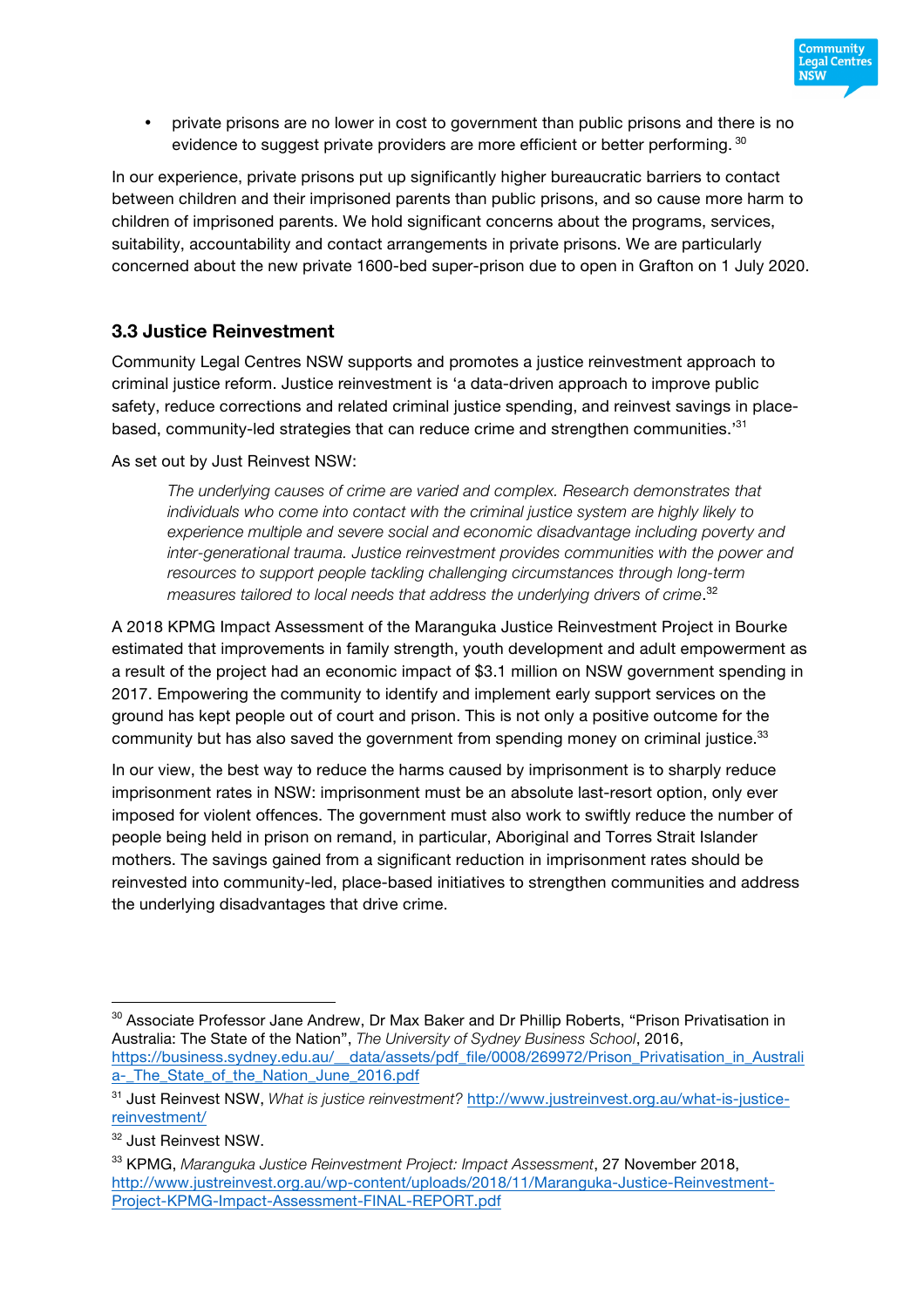#### **RECOMMENDATIONS**

1. Imprisonment should always be the sentencing option of absolute last-resort, and only for violent offenders.

Community Legal Centres พรัพ

- 2. Savings generated from reduced rates of imprisonment should be reinvested into community programs following the principles of justice reinvestment.
- 3. The government should reduce the number of people in prison on remand, particularly Aboriginal and Torres Strait Islander mothers.
- 4. There should be no new private prisons. Existing private prisons should be closed or transferred to government control.

# 4. Existing policies and services to support children of imprisoned parents

#### **4.1 Legal Education and Advice in Prison (LEAP) Program**

Wirringa Baiya Aboriginal Women's Legal Centre, Women's Legal Service NSW and Western Sydney Community Legal Centre provide services through the Legal Education and Advice in Prison (LEAP) program in recognition of the high levels of unmet civil and family law needs amongst women who are imprisoned.

The LEAP program assists prisoners to realise and enforce their human rights, in particular their rights in accessing justice. Through LEAP, women in prison are supported to address outstanding legal issues, to remain connected to community and family (including through negotiating contact with children in the OOHC system with Department of Communities and Justice caseworkers and child welfare agencies), and to successfully transition out of imprisonment. The support provided through the LEAP program delivers significant benefits to the children of imprisoned parents, as it reduces the likelihood that the imprisoned parent will return to prison, and strengthens the parent's ability to care for their child after release.

The LEAP program partners provide regular, free legal advice clinics and some community legal education services for women at the three women's correctional centres in metropolitan Sydney:

- Dillwynia Correctional Centre, Berkshire Park
- Emu Plains Correctional Centre
- Silverwater Women's. 34

 $\overline{a}$ 

As the case studies below demonstrate, Wirringa Baiya Aboriginal Women's Legal Centre provides crucial support to imprisoned mothers at Emu Plains Correctional Centre through the LEAP program.

# Case study: Liam35 and his mother, Jessica

Wirringa Baiya Aboriginal Women's Legal Service first met Jessica, an Aboriginal woman and mother, in custody at Emu Plains Correctional Centre. Jessica's baby son, Liam, had been

<sup>34</sup> Women's Legal Service NSW, *LEAP for Women*, https://www.wlsnsw.org.au/legal-services/legaladvice-and-casework/leap-for-women/

<sup>35</sup> The case studies throughout this submission are factual scenarios informed by the experiences of community legal centre clients. Identifying information including names, ages of children and periods of incarceration has been amended so as to ensure the anonymity of our clients and their families.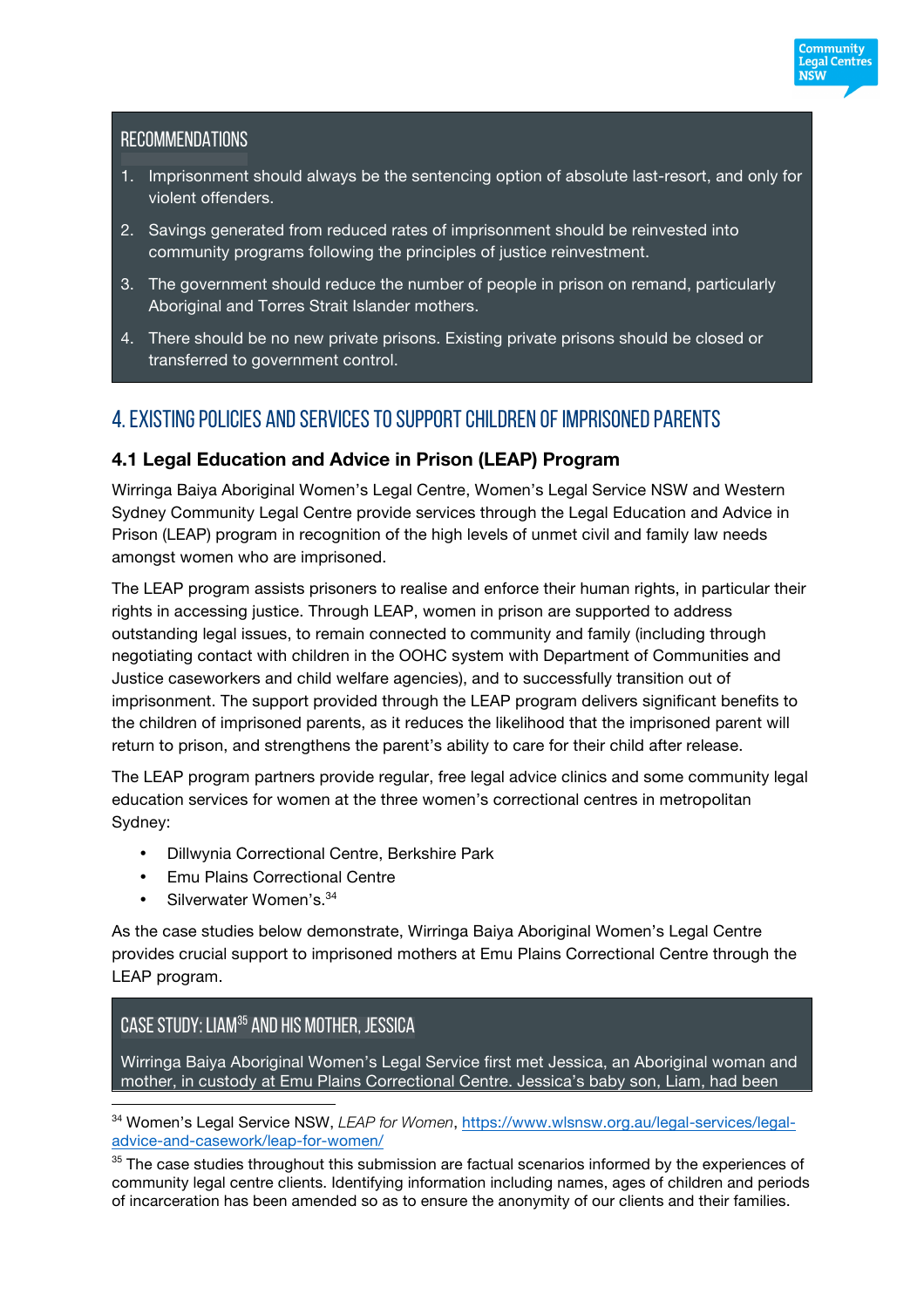

removed from her care due to her past substance abuse. The Department of Family and Community Services (FACS) had assumed parental responsibility of Liam and placed him in the care of Jessica's brother and his partner.

Jessica had supervised contact with Liam in prison twice in 7 months and wanted more frequent contact with him. Jessica had not been using any drugs for some time.

Wirringa Baiya assisted Jessica by negotiating with FACS and arranged monthly supervised contact for Jessica and her baby. Subsequently, Jessica's brother and his partner filed a section 90 Application in the Children's Court seeking a Court Order for guardianship of Liam.

As Jessica and her brother's partner did not have a good relationship, Jessica was very concerned that if they were granted guardianship of Liam, they may stop facilitating her contact with him. Wirringa Baiya assisted Jessica to apply for Legal Aid for legal representation in relation to the Children's Court Application but her application was declined.

Wirringa Baiya then urgently drafted an Affidavit for Jessica in response to the section 90 Application, seeking defined Court Orders for her to have regular contact with Liam. The prison assisted Jessica to affirm and file the Affidavit. Jessica was granted Children's Court Orders to have monthly contact with Liam while she was in prison and also for that contact to continue once she was released from prison.

Jessica was very happy with the outcome, which enabled her to spend regular time with her baby son and to be a part of his life. Without legal assistance from Wirringa Baiya, Liam's ongoing relationship with his Aboriginal mother may have been cut off. This may have had a very damaging psychological impact on the child and also affected his cultural identity.

*Source: Wirringa Baiya Aboriginal Women's Legal Service*

## Case study: Rosie and her mother, Angela

Wirringa Baiya Aboriginal Women's Legal Service acted for Angela, a young Aboriginal mother at Emu Plains Correctional Centre. Shortly after Wirringa Baiya met her, Angela was released from custody into residential drug rehabilitation through the Drug Court.

Angela had been having frequent telephone contact with her 9-year-old daughter Rosie, including while she was in custody, but she wanted to commence face to face contact. Rosie lived with her non-Aboriginal father and paternal grandmother. An application for contact was already in the Family Court, as Angela's sister had started proceedings for Rosie to spend time with her Aboriginal family. However, Angela had not been able to participate in these proceedings due to her long history of drug abuse and spells in custody.

Wirringa Baiya drafted the legal documents for Angela so that she could tell her story to the Court. As Rosie had lived with Angela for the first 4 years of her life, she still had a strong attachment to Angela and wanted to spend time with her, which the father opposed. The Expert Report from a psychiatrist also supported Rosie having supervised time with Angela.

On the Court hearing date, Angela was brought to the Court from prison (as she had been sent back) and was represented by a Legal Aid solicitor and barrister organised by Wirringa Baiya. Consent Orders were made that Angela and her sister engage with a therapist in order for the therapist to facilitate face to face contact with Rosie.

Without Wirringa Baiya providing extensive support to Angela to engage in the Court case, it is unlikely that Angela could have participated at all. This would have had a serious impact on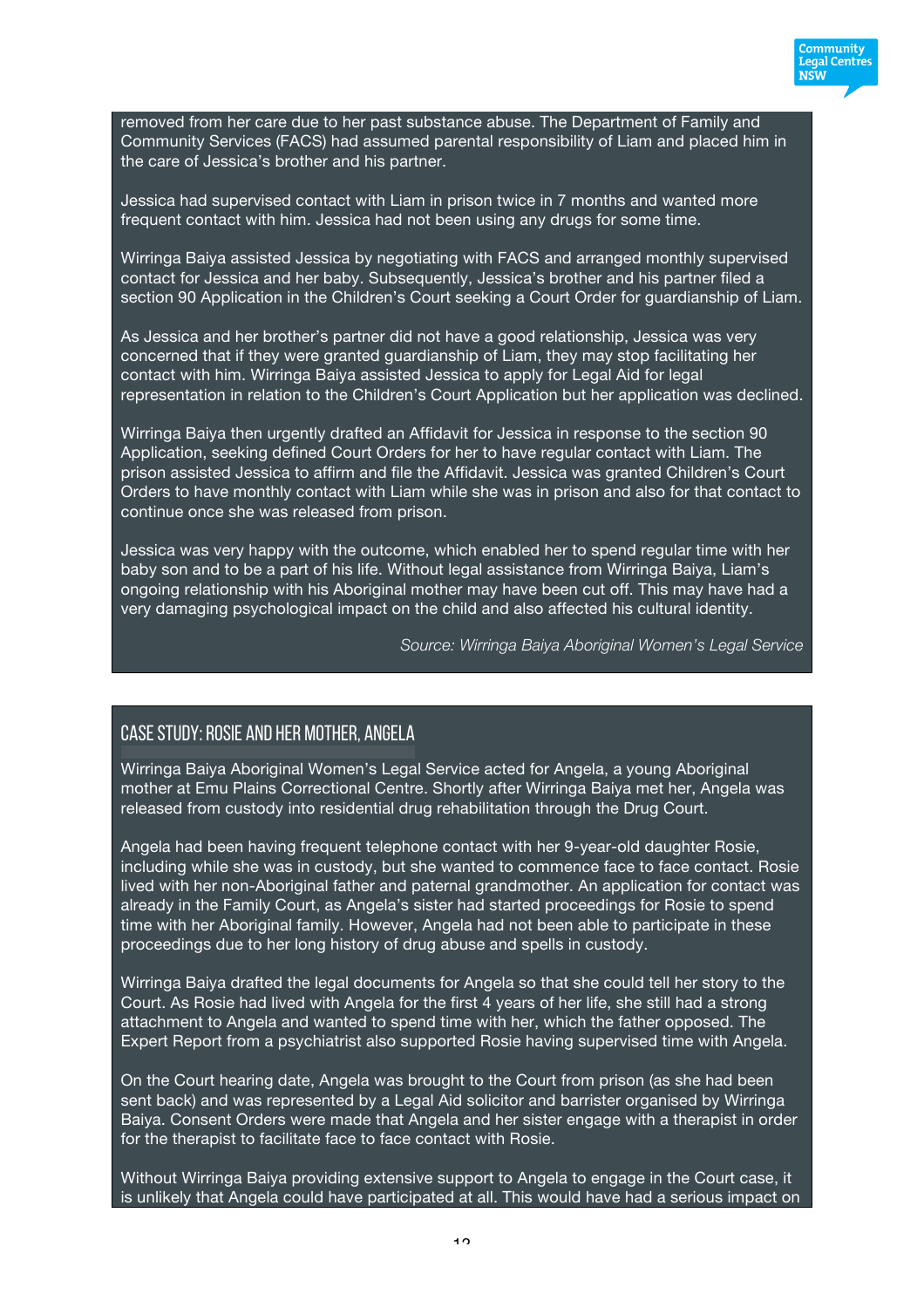

Rosie's welfare as she was desperate to renew her relationship with her mother and her extended Aboriginal family.

*Source: Wirringa Baiya Aboriginal Women's Legal Service*

The LEAP Program is a crucial service that significantly benefits children who are experiencing or have experienced parental imprisonment. Despite the necessity of this service, it receives no additional funding. As such, the Community Legal Centres NSW Budget Submission 2020-21 recommended an additional \$1.8 million be injected into the LEAP program to fund additional legal and social work positions at the three community legal centres that deliver LEAP services: Wirringa Baiya Aboriginal Women's Legal Service, Women's Legal Service NSW and Western Sydney Community Legal Centre.

## **4.2 Mothers and Children's Program at Jacaranda Cottages**

The Mothers and Children's Program at the Jacaranda Cottages at Emu Plains Correctional Centre is a minimum-security arrangement that allows prisoners who are mothers to continue to parent their child(ren) while they are imprisoned through either the full-time residential program (which enables children up to age six to live full-time at the facility) or the occasional residential program (which enables children up to age 12 to stay with their mother on weekends and during school holidays). The program's primary focus is the child's best interest. It supports mothers in their parenting role and to acquire or retain caregiver skills. It is open to women who have been sentenced to prison terms and to those on remand.

The program has the capacity to house 24 women and 32 children. Between 2010 and 2017, 145 women and 229 children completed the program. The program has not seen a single child harmed since its inception in 1996, and has one of the lowest recidivism rates of all prison programs across NSW. 36

As of 2009, 49% of women in prison are mothers of children aged 16 or under. Given its proven success, the Mothers and Children's Program should be expanded so that all imprisoned mothers (where appropriate) can have contact with, and care for, their children. This means expanding the program to every correctional centre that imprisons women and expanding the capacity of all existing programs to meet need.

It is positive that women can apply for the Mothers and Children's Program while on remand: this fact should be made known to all women on remand who are mothers.

The Select Committee into Increasing Prisoner Populations 2000-2001 found that some courts had incarcerated women who were mothers *because* of the existence of the Mothers and Children's Program. It is vital that despite the existence of Mothers and Children's Programs, imprisonment must always remain an absolute last resort.<sup>37</sup>

 $\overline{a}$ 

<sup>36</sup> Australian Human Rights Commission, National Children's Commissioner, *Children's Rights Report 2017*, page 100,

https://www.humanrights.gov.au/sites/default/files/document/publication/AHRC\_CRR\_2017.pdf

 $37$  University of New South Wales, "Vulnerable Groups in prison: Women in NSW – A Statistical and Policy Account 1970-2010", *UNSW Comparative Youth Penalty Project*, https://www.cypp.unsw.edu.au/node/120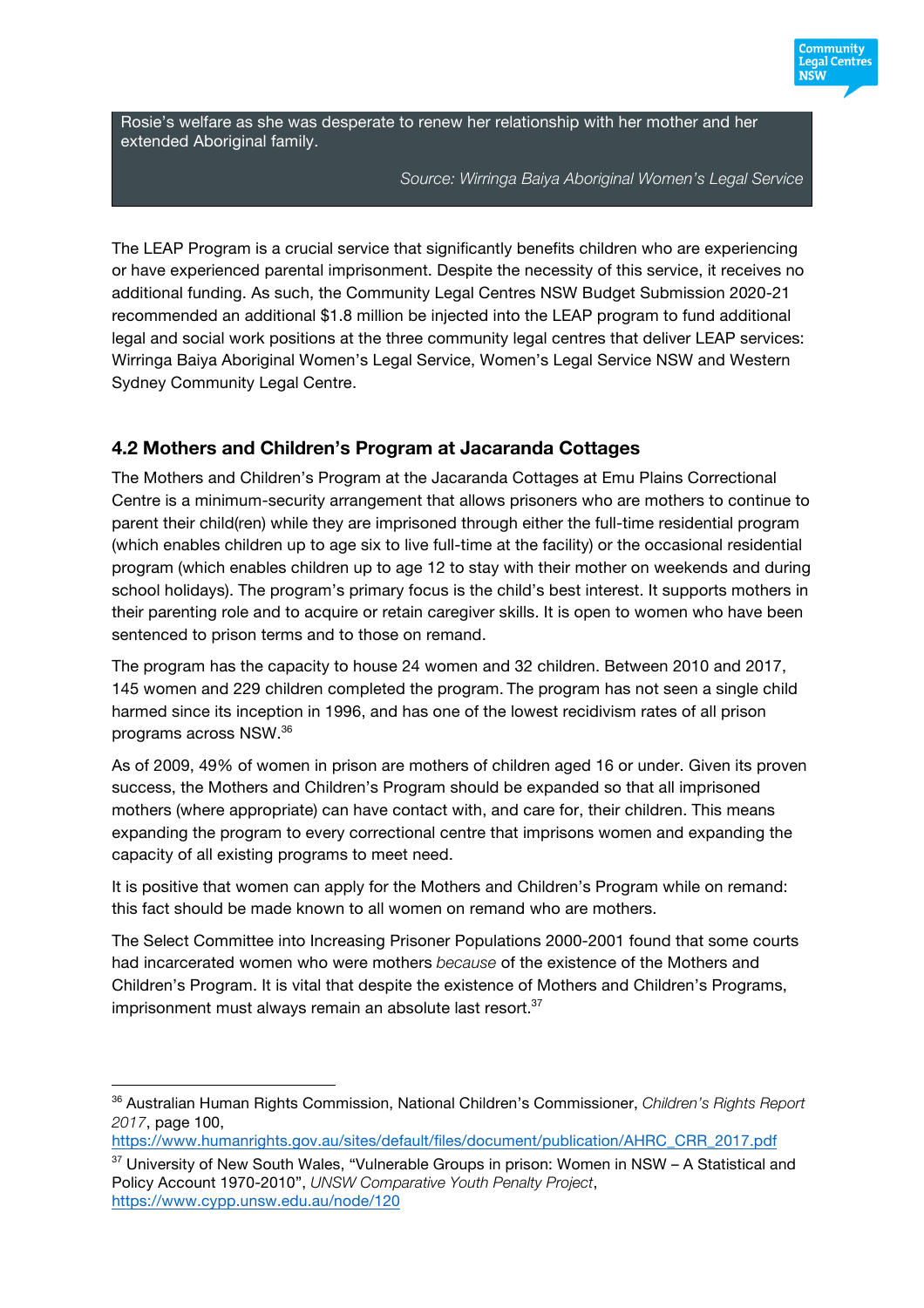

# **RECOMMENDATIONS**

- 5. The government should fund the Legal Education and Advice for Prisoners (LEAP) program for additional legal and social work positions at the Wirringa Baiya Aboriginal Women's Legal Service, Women's Legal Service NSW and Western Sydney Community Legal Centre.
- 6. The government should expand mothers' and children's programs, by introducing them at more correctional centres, and increasing the capacity of existing programs. Information about mothers' and children's programs should be made available to all women in prison, including on remand.
- 7. Courts should never use the existence of mothers' and children's programs as a reason to imprison women they otherwise would not.

# 5. Areas of improvement to better support children of imprisoned parents

#### **5.1 Accurate data collection**

There is a lack of data in NSW on the number of people in prison (including young people) who are parents, with the most recent *Inmate Health Survey* carried out in 2009. The fact that there is no updated statistical data limits the government's capacity to develop and implement appropriate policies and programs to meet the needs of incarcerated parents and their children. 38

In NSW, the Collaborative Legal Service Delivery (CLSD) Program uses demographic and other data to target legal service delivery to at risk and high needs group within defined geographic regions. CLSD Program partnerships are coalitions of legal and non-legal services including Legal Aid NSW, community legal centres, the Aboriginal Legal Service NSW/ACT, family violence prevention legal services, local court services and staff, women's domestic violence court advocacy services and a range of related community and human services.<sup>39</sup>

The data currently provided to CLSDs does not include data on the number of families or young people with a parent, guardian or relative currently imprisoned. It is critical that this data is regularly collected and reported so that service providers can plan an effective service strategy for and appropriately target resources to children and young people experiencing parental imprisonment.

## **RECOMMENDATIONS**

 $\overline{a}$ 

8. The government should collect and regularly update comprehensive data on the number of people in prison who are parents.

<sup>38</sup> Australian Human Rights Commission, National Children's Commissioner, *Children's Rights Report 2017*, page 98,

https://www.humanrights.gov.au/sites/default/files/document/publication/AHRC\_CRR\_2017.pdf

<sup>39</sup> Legal Aid NSW, *Cooperative Legal Service Delivery Program (CLSD)*, https://www.legalaid.nsw.gov.au/what-we-do/community-partnerships/cooperative-legal-servicesdelivery-clsd-program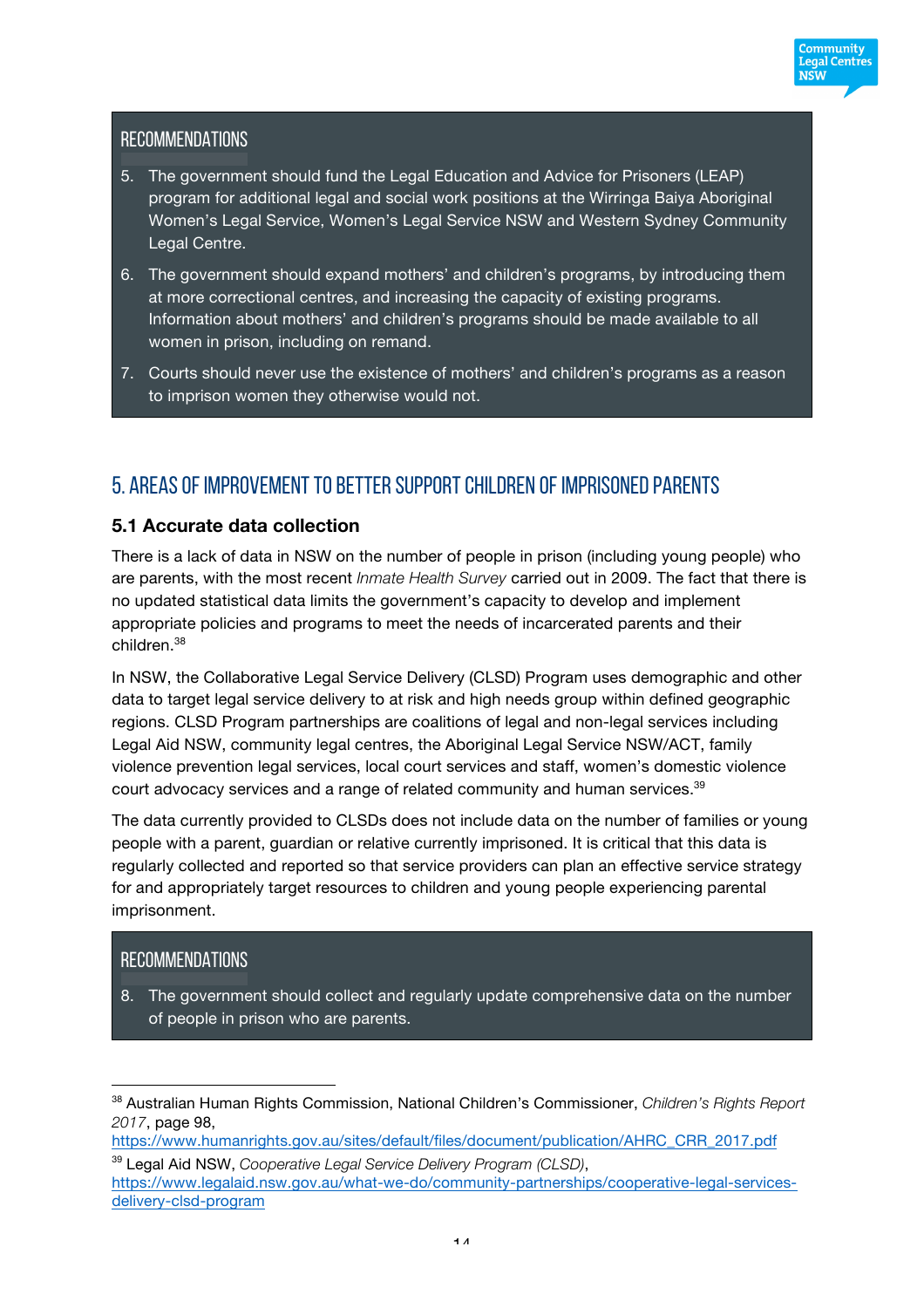

9. The government should collect and regularly update comprehensive data on the number and demographics of children who have experienced or are experiencing parental imprisonment.

#### **5.2. Overcoming barriers to contact between children and imprisoned parents**

Children should not be limited from seeing their parents while they are in prison. It is beneficial to children to know what is happening to their parent, where their parent is and why they are there. Children are adaptable and can often cope better with this information than many adults think: visiting a parent in prison can in fact settle children's initial fears. Children of imprisoned parents can often blame themselves, so it is important to be transparent with them about what is happening, to check in with the child and to answer any questions they might have about the process. <sup>40</sup>

Restrictive prison environments can also make imprisoned parents feel disconnected and powerless, including through being unable to regularly contact or care for their children.<sup>41</sup> Imprisoned parents who are able to maintain regular contact with their children are less likely to reoffend upon release, often have improved parole prospects and generally have better mental health, relationships and family ties, than parents who are unable to maintain regular contact with their children while they are in prison. These improved outcomes for parents in turn create better outcomes for their children.<sup>42</sup>

Children should be able to continue to have contact with imprisoned parents, where appropriate and wanted by the child. It is important that supports are implemented to safeguard this contact. Child welfare agencies should be accountable for actively facilitating meaningful relationships between children and imprisoned parents where appropriate, pursuant to family law principles.

## Case study: David and his children

 $\overline{a}$ 

David is incarcerated at the Wellington Correctional Centre in relation to non-violent drug charges. His earliest release date is in 2026. He has two children, aged 3 and 6 (who will be 9 and 12 upon his release). David last saw the children 15 months ago.

In light of David's period of incarceration, the Family Court has granted the children's mother, Julie, sole parental responsibility, with any contact with David to be at Julie's sole discretion. David is happy for Julie to raise the children and recognises that he "stuffed-up" by getting involved in drugs. However, David wants his children to know that he loves them and to keep open the option of having a relationship with them in the future. He has written various letters to his children over a 6-month period, asking how they are and telling them that he misses them and loves them.

<sup>&</sup>lt;sup>40</sup> Gloria Larman, from SHINE, in "Women in prison: The hidden story", Law Society of NSW Journal, November 2015, https://shineforkids.org.au/law-society-journal-looks-at-the-plight-of-women-inprison/

<sup>41</sup> Ann Cunningham, "Forgotten Families: The impacts of imprisonment" *Australian Institute of Family Studies*, 2001, page 37 https://aifs.gov.au/sites/default/files/ac\_0.pdf.

<sup>42</sup> Corrective Services NSW, *Families Handbooks*, 2018, page 41 https://www.crcnsw.org.au/wpcontent/uploads/2018/11/Families-Handbook-2018.pdf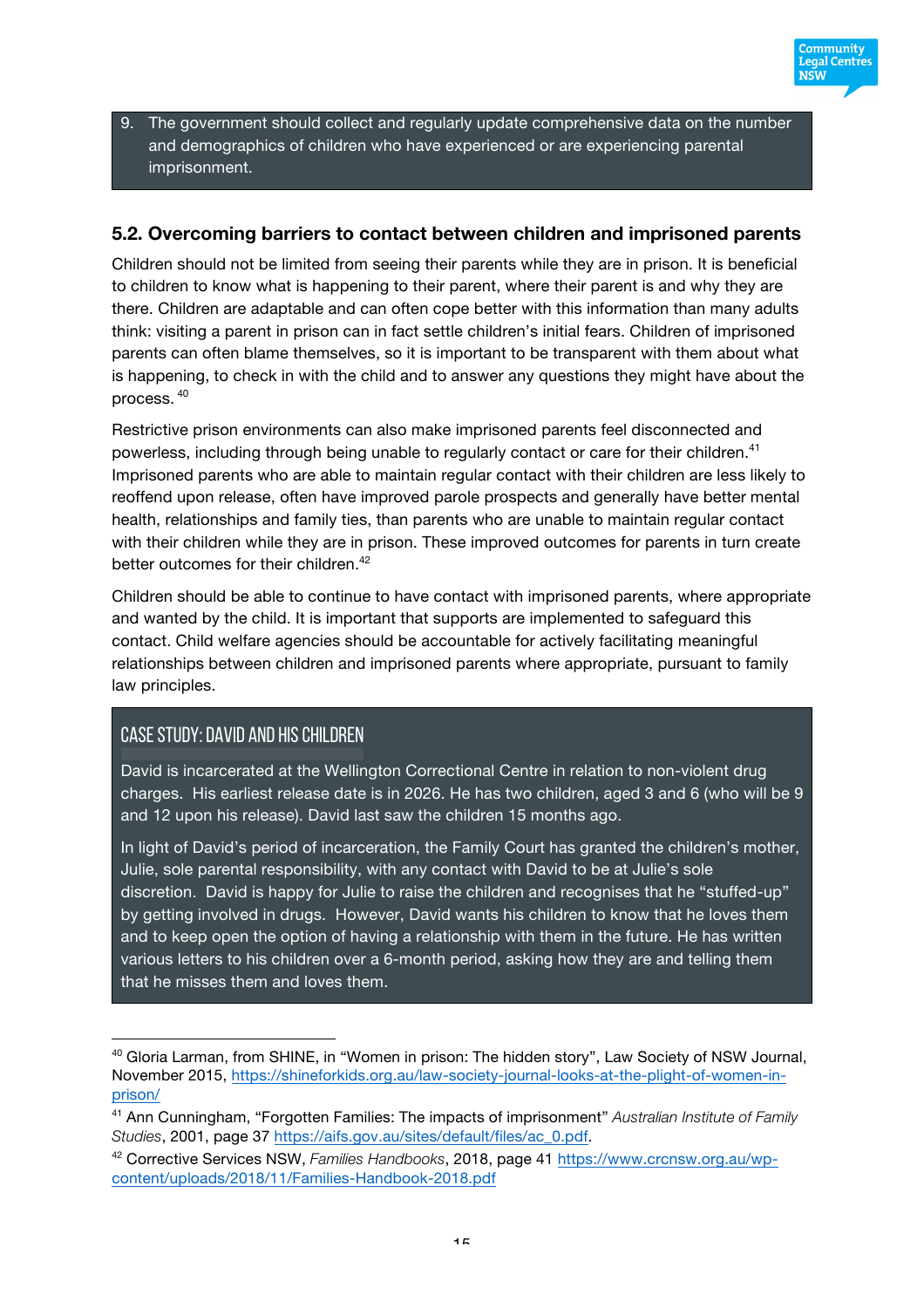David is yet to receive a response and under the current family law orders, there is no obligation on Julie to acknowledge receipt of, or pass on, the letters to the children as any contact is at her sole discretion.

*Source: Western NSW Community Legal Centre*

:ommunitv Legal Centres พรัพ

#### Physical location of prisons

Many prisons are geographically isolated, meaning that it can be costly, impractical or even impossible for children to visit their parents in prison.

Some families may relocate to be closer to a family member who is imprisoned, and while this means contact can be maintained, this can cause disruption to children's schooling and support networks. Relocating can also result in economic hardship from moving costs and a loss of stable employment for the child's other parent or caregiver.<sup>43</sup>

Children and families living in regional, rural and remote (RRR) areas are disproportionately impacted by the hardship of physical distance from their parent or family member (particularly as access to public transport in many RRR areas in NSW is poor to non-existent) or of having to uproot from their community and relocate to be close to their imprisoned family member.

Making matters more difficult, prisoners may be transferred between prisons many times: this can disrupt the contact between a child and their parent or, in cases where a child does move to follow the imprisoned parent between prisons, disrupts their schooling and networks every time the parent is relocated.

Prisoners may also be transferred without any communication to their family of the transfer. This can be due to oversight, or the fact that prison caseworkers are often too busy to contact the family every time a prisoner is moved. Community legal centre workers have regularly seen cases where a family has travelled to visit a child's parent in a geographically isolated prison, only to find out on arrival that the person has been transferred elsewhere without notice. This is not only a waste of time and money but can also be upsetting or traumatic to the child.

Prisons and caseworkers should be made accountable to notify families of prisoner whereabouts and planned transfers. If staffing is inadequate to guarantee reliable communication, caseworker numbers must be increased in order to safeguard the right of children and families to be kept aware of their imprisoned family member's whereabouts.

#### Bureaucratic barriers to visiting

 $\overline{a}$ 

There are two layers of rules and obstacles for children and young people when it comes to visiting their parents in prison: court orders from various jurisdictions (e.g. the Family Court, local courts), as well as prison-imposed rules and regulations. This can make the process of arranging a visit a bureaucratic impossibility.

Regularly, the police will take out a no-contact Apprehended Violence Order (AVO) against one parent (who may also be in prison), for the protection of the other. We have often seen in these cases that children are automatically included on that AVO by the police. This means that even where the child and the imprisoned parent want to stay in contact and arrange visits, and where the other parent agrees that the imprisoned parent is not a danger to the child, it is not legal for

<sup>43</sup> Ann Cunningham, "Forgotten Families: The impacts of imprisonment" *Australian Institute of Family Studies*, 2001, https://aifs.gov.au/sites/default/files/ac\_0.pdf.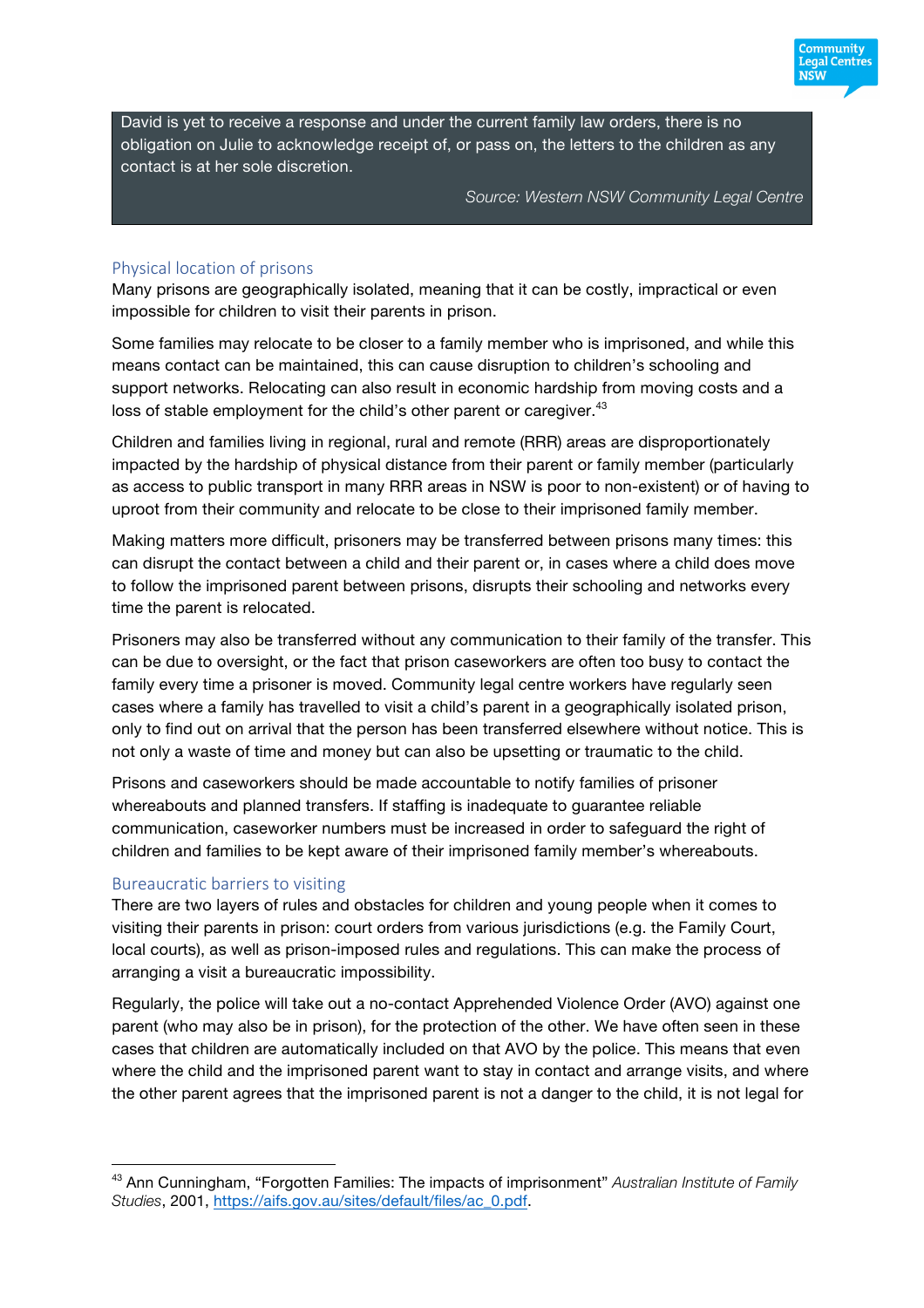

any contact to occur. This has the potential to significantly damage a child's relationship with both parents.

Where the police take out an AVO for the protection of one parent from the other, children should not be automatically placed on the AVO. The police should have an obligation to assess matters on a case-by-case basis and to consult with affected parties (particularly, where appropriate, the child) to reach an outcome that is both safe and does not unduly harm children's relationships with their parents.

#### Case study: Sophie and her father, James

James is incarcerated for 11 months in Macquarie Correctional Centre for a breach of an AVO while on parole. There is a no-contact AVO in place, taken out by police, for the protection of James' partner, Naomi. James' and Naomi's 14-year-old daughter, Sophie, is named on the AVO. Naomi wants James to have a relationship with Sophie. James is a loving Dad, who has had contact with Sophie throughout her life. There is no evidence that he has ever been violent towards Sophie.

James' mother has offered to take Sophie to the prison for visits with James, however as Sophie is named on the AVO, facilitating such a visit will be in breach of the AVO. Naomi has asked police to vary the AVO to allow contact, however the police have refused. To have contact, James must now make a court application for the AVO to be varied. Naomi has told police that she would never have reported the violence if she knew that Sophie wouldn't be able to see James. Sophie blames her mum for stopping her from seeing her Dad and there is now significant tension in the family.

*Source: Western NSW Community Legal Centre*

Even where there are no legal restrictions placed on a child visiting their parent in prison, prison bureaucracies can make visiting difficult or impossible. Many prisons have rigid visiting hours, very unreliable communication channels, and visiting area environments that are unsuitable for children. For instance, in most cases, children are not allowed to bring toys to entertain themselves during visits, and visiting areas can be loud, busy and intimidating to children. These factors can make visits unpleasant and difficult for children to connect and engage with their parent.44 Depending on a prisoner's classification or the correctional centre they are in, there may be restrictions on the number of visits a prisoner may have. This can mean that children can miss out on visits if a prisoner's visitor allocation is taken up by other members of the family. In the experience of community legal sector workers, private prisons are much more difficult to visit than public prisons, due to prison rules and regulations and unreliable communication channels.

## Case study: Luke & Lily and their mother, Kerry

 $\overline{a}$ 

Wirringa Baiya Aboriginal Women's Legal Centre assisted Kerry, an Aboriginal mother of 2 year-old Lily and 8-month-old Luke, who was in custody at Berrima Correctional Centre.

Prior to her imprisonment there had been a domestic violence incident between Kerry and the father of her children. The father obtained an AVO against Kerry, even though she had been

<sup>44</sup> SHINE for Kids *Prison Invisits Program* https://shineforkids.org.au/prison-invisits-program/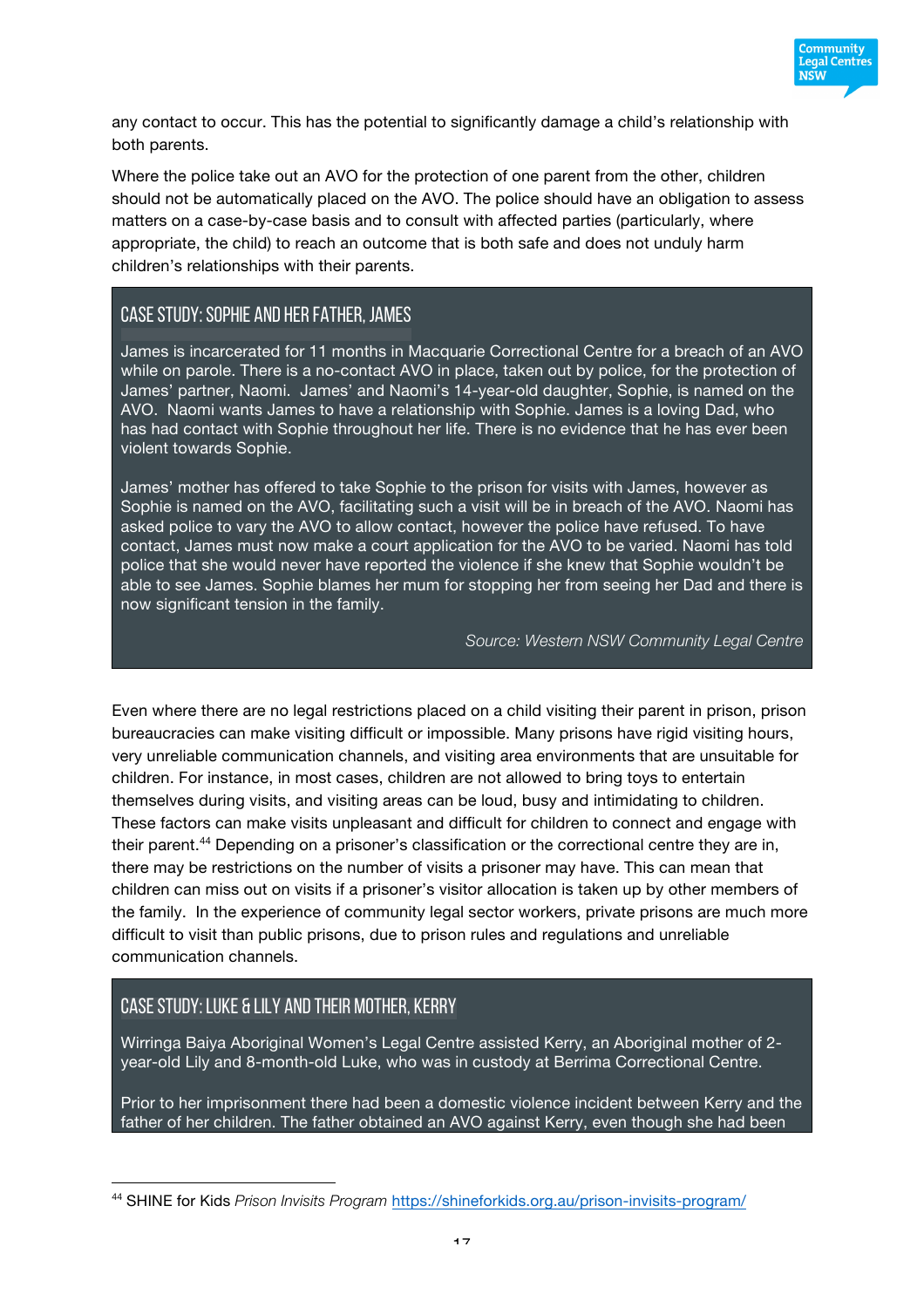the victim of violence from him. When police applied for the AVO, they didn't tell Kerry that Lily and Luke were named on the AVO or that it prevented all contact.

At the time of the violence, Kerry did not disclose the father's violence to the police as she was concerned that FACS may remove Lily and Luke from her care. Instead, Kerry left the children in the temporary care of their paternal grandmother for one week while she tried to sort the matter out. When Kerry later attempted to pick her children up, the children's grandmother would not let her see them. Kerry was then charged with breach of the AVO when she repeatedly tried to contact the children's paternal grandmother about access.

Kerry was later imprisoned for an unrelated matter and Wirringa Baiya began to assist her. When the Wirringa Baiya solicitor explained the effect of the AVO to Kerry she was shocked and very upset about it. Kerry said: "*That's not what police told me about the AVO. They didn't tell me my kids would be on there and I can't see them".*

Kerry told Wirringa Baiya police convinced her to agree to the AVO and did not tell her the truth. Kerry was served with the AVO over Facebook messenger and the police sent it with smiley face emojis. Kerry didn't look at the AVO and didn't understand what was in it. Kerry said: *"I just want to have contact with my kids and be a mother to them."*

Kerry was also worried that her baby son, Luke, would form a primary attachment to his grandmother while she was in jail, as she was not allowed any contact with him. Kerry had asked the paternal grandmother for a photo of Luke and Lily while she was in custody, but she was not given anything. Wirringa Baiya wrote a letter to the paternal grandmother asking for photos of the children, which were received and forwarded on to Kerry in custody.

Wirringa Baiya then commenced negotiations with the paternal grandmother's solicitor and it was agreed that the grandmother would attend mediation with Kerry. Wirringa Baiya also assisted Kerry to make plans for after her release from custody which would allow her the best opportunity to spend regular time with her children. Once Kerry was released, she moved to a rural area to be close to Lily and Luke and Wirringa Baiya referred her to a community legal centre closer to where she lived to assist her with Family Dispute Resolution.

Without this legal assistance while in prison, Kerry may not have been able to reconnect with her children for some time. This delay would have disadvantaged her family law case and would have damaged Lily's and Luke's chance of maintaining a close relationship with their mother.

*Source: Wirringa Baiya Aboriginal Women's Legal Service*

Community **Legal Centres NSW** 

#### Phone calls

The costs for contact between a child and their imprisoned parent through phone calls and letters can be prohibitive. Some inmates may have access to a telephone, but no financial means to make a call to their child.

At present, calls placed to numbers listed on the Common Auto Dial List are covered by Corrective Services NSW (CSNSW), and beyond this:

- unconvicted inmates can have three personal local phone calls and all legal telephone calls per week covered by CSNSW
- convicted inmates can have one personal local phone call per week covered by CSNSW but must cover the cost of all legal and other personal phone calls themselves.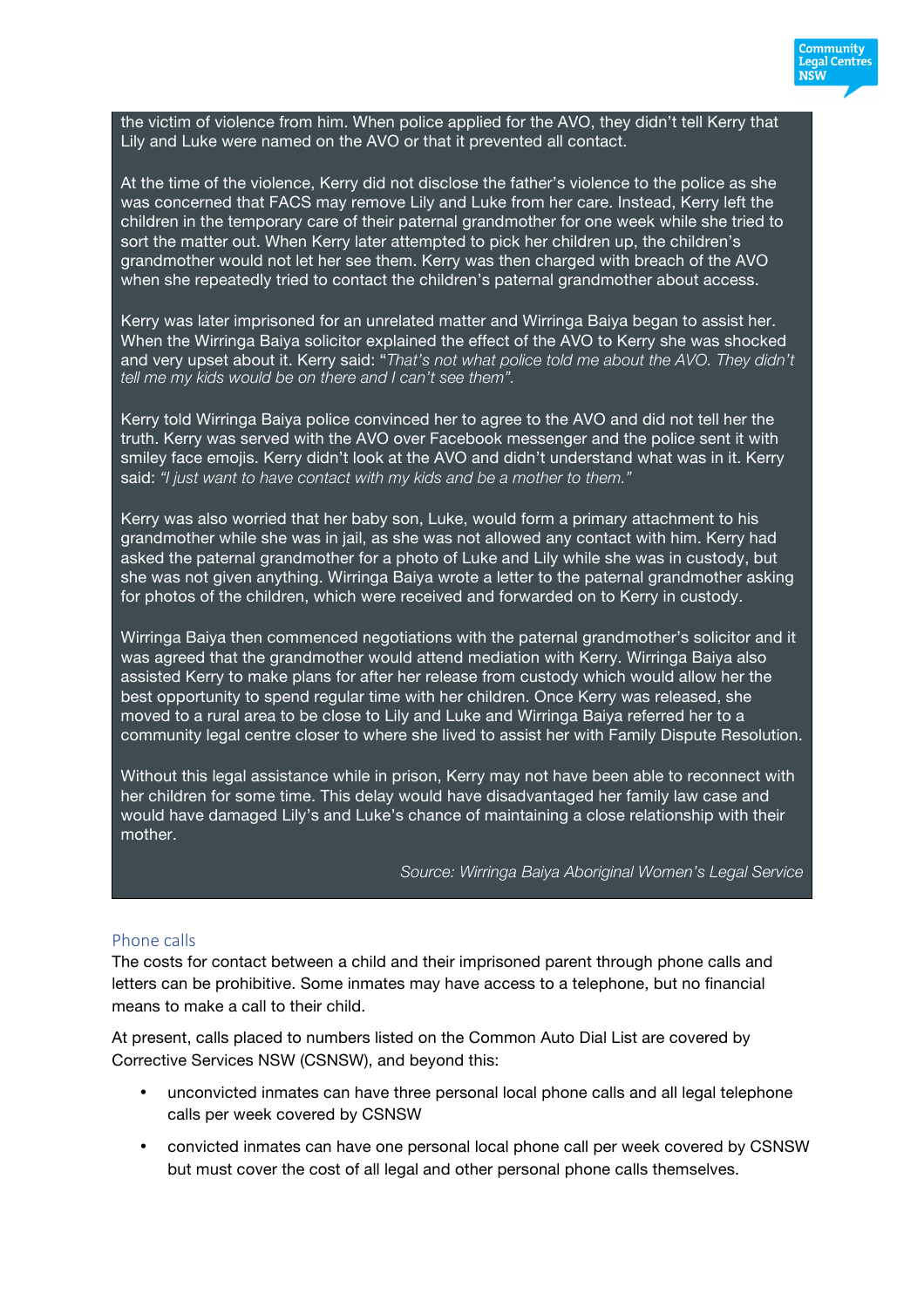

All personal phone calls are restricted to 6 minutes, and legal calls are restricted to 10 minutes. Inmates are not permitted to make consecutive calls and must wait 10 minutes before placing another call.

These restrictions mean that phone contact between imprisoned parents and their children is very limited. If the prison is far away from where the child lives, phone calls can be the only way for children to hear their parent's voice, and under current restrictions, this is vastly insufficient to maintain a healthy relationship between the parent and child. If the times when parents are permitted to make phone calls are restricted through a phone shortage or through prison bureaucracy, it can further harm the child. This can result in either even less phone contact with a parent, or regular disruption to the child's routine.

#### **RECOMMENDATIONS**

 $\overline{a}$ 

- 10. The government should make available specific financial support for transport and, where appropriate, accommodation, to children and families of people who are imprisoned, to enable prison visits to occur regularly.
- 11. Where a person is sent to a prison far away from their home and community, the government should make available specific financial support for relocation to the person's children and family if they choose to relocate to be close to the prison.
- 12. Prison staff, child welfare agencies and caseworkers should be made accountable to ensure families are kept well-informed of an imprisoned person's whereabouts and of any planned transfers.
- 13. Child welfare agencies should be made accountable to actively facilitate ongoing contact between a child and an imprisoned parent, where appropriate; up to and including oneon-one support for a child to visit a parent in prison.
- 14. Where the police take out an Apprehended Violence Order (AVO) to protect one parent from the other, children should not be automatically placed on order. The police should assess orders on a case-by-case basis and consult with affected parties (including children where appropriate) to reach an outcome that is both safe and does not unduly harm children's relationships with their parents.
- 15. Corrective Services NSW policies and budgets must be amended to allow people in prison far greater telephone access to make personal and legal calls.

#### **5.3 Lack of after-release support leads to recidivism**

After-release support for imprisoned people is limited and inconsistent. This means that many parents lack the support they need to remain out of the criminal justice system. The impacts on children of having a parent in prison are compounded when a parent is re-imprisoned.

Evidence shows that where parents and children maintain contact and relationships during the parent's period of imprisonment, recidivism is reduced. Strong relationships following release similarly reduces recidivism.<sup>45</sup>

There should be structures and services in place to support the re-unification of families and development of extended familial connections following release. Former inmates should be

<sup>45</sup> Talina Drabsch, "Reducing the Risk of Recidivism", *NSW Parliamentary Library Research Service*, Briefing Paper No 15/06, November 2006.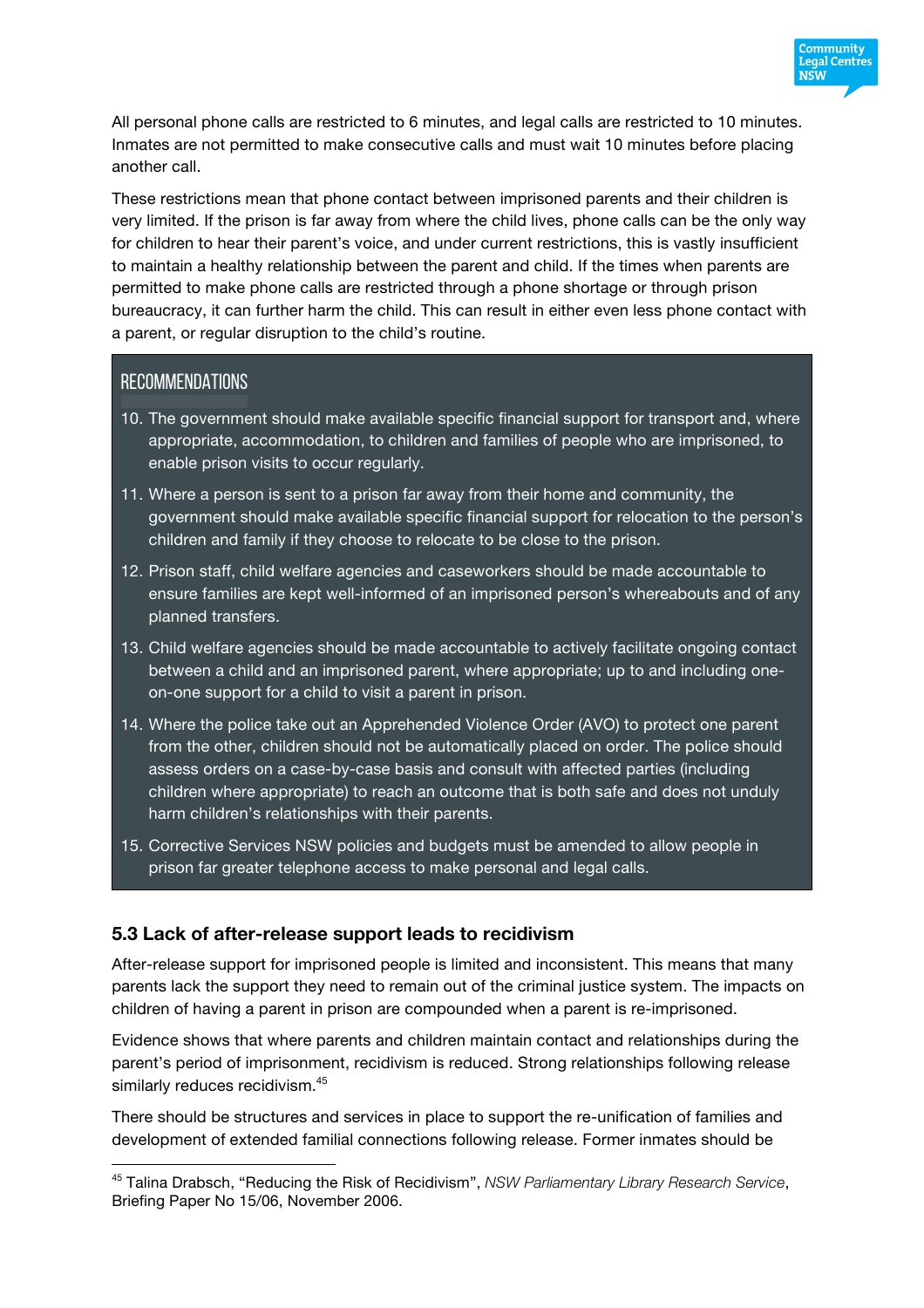

supported to reach out to their children, where the children consent. This should be particularly prioritised for non-violent offenders, and would likely help rehabilitation and reduce reoffending, to the benefit of both the parent and the child.

#### **RECOMMENDATIONS**

16. The government should put in place and prioritise services to support family re-unification following a prisoner's release to support former inmates to reach out to their children and develop familial connections, where children consent to this.

# **5.4 Self-determination for children of imprisoned parents**

#### Training to overcome the stigma around children seeing parents in jail

There is a dangerous stigma that 'prisoner parents are intrinsically bad parents.' In particular, imprisoned mothers are often viewed as having 'failed their role as a mother.<sup>146</sup> Similarly, prisons are often viewed as places where a child should never be. These misconceptions hinder the ease with which children can have contact with their parent, often causing the child and parent more harm in the long run.

A child who is able to visit their imprisoned parent is more likely to have an understanding of the situation, and ultimately cope better than a child who is kept in the dark. Transparency is essential to ensure the child does not mistrust those around them or become further confused about the whole situation.<sup>47</sup> Children cope in different ways, depending on their age, developmental stage and the type of relationship they have with their parent. A child's resilience in challenging situations is also bolstered through their environmental influences and role models. Transparency, honesty and destigmatising the fact their parent is in prison goes a long way to positive long-term outcomes.<sup>48</sup>

When problematic beliefs relating to the ability of imprisoned people to be good parents and to the supposed negative impact on children from seeing their parent in prison are held by judicial officers, prison staff, child welfare workers, caregivers and others in decision-making positions, they can negatively impact a child's ability to have contact with their parents.

It is important that judicial officers, prison staff and child welfare workers are provided with training in order to address this stigma so they can be better equipped to make decisions that are in the best interests of children of imprisoned parents.

#### Protocols for empowering children to make decisions themselves

Self-determination is a key right for children. It is important that consideration be given to the wishes of children and young people themselves as to the type of contact they have with a parent who is imprisoned. There should be a set of protocols for empowering children to make decisions (where applicable and within reason) about whether or not they wish to visit or otherwise contact their parent, and the nature and frequency of this contact.

 $\overline{a}$ 

<sup>&</sup>lt;sup>46</sup> Ann Cunningham, Australian Institute of Family Studies, Forgotten Families: The impacts of imprisonment (2001), page 37 https://aifs.gov.au/sites/default/files/ac\_0.pdf.

 $47$  Ibid., page 36.

<sup>48</sup> Stephanie Heinecke Thulstrup and Leena Eklund Karlsson, "Children of Imprisoned Parents and Their Coping Strategies: A Systematic Review", *Unit for Health Promotion Research, University of Southern Denmark,* 24 May 2017.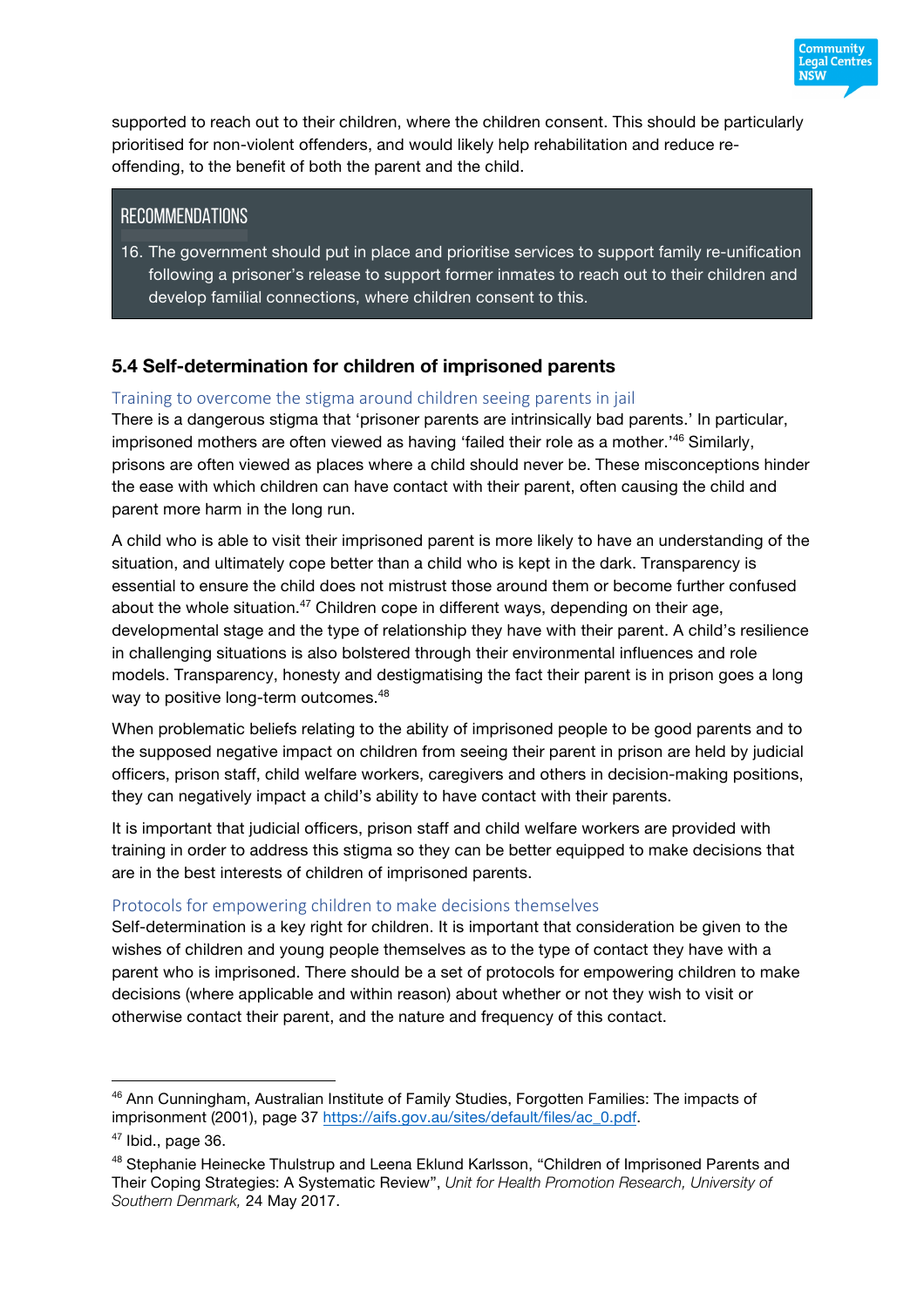

In order to properly adopt and enact such protocols, judicial officers and court workers must have an understanding of the right of a child to know the whereabouts of their parent and to have a say in contact with that parent.

Section 9(2) of the *Children & Young Persons (Care and Protection) Act (1998)* states that 'wherever a child… is able to form his or her own views on a matter concerning his or her safety, welfare and well-being, he or she must be given an opportunity to express those views freely and those views are to be given weight in accordance with the developmental capacity of the child… and the circumstances.' While this Act relates to child protection matters, sections concerning children's rights to self-determination (amongst others) are applicable here.

Protocols must be developed to empower children to make their own decisions about their level of contact with a parent who is imprisoned, setting out how the child's wishes should factor into or guide the decision-making of adults regarding that child's contact with their parent.

#### **RECOMMENDATIONS**

- 17. The government should develop and implement training for Judicial officers, prison staff and child welfare agencies to address negative attitudes towards and stigma surrounding children visiting their parents in prison.
- 18. The government should develop protocols to empower children to make decisions (where appropriate and within reason) about their contact with a parent in prison.

#### **5.6 Children of imprisoned parents are more likely to experience poverty, other disadvantages and a multiplicity of legal problems**

As outlined in section 3.1 above, children of imprisoned parents are more likely to experience poverty and other disadvantages than the general population. This can be as a result of stigma, the potential loss of an income that would otherwise have been earnt by the parent now imprisoned, and many other factors.

In recognition of this, there should be specific programs to work with families of imprisoned people and sufficient funding to ensure that mainstream support services, like health, education, income support and financial counselling are adequate and as accessible to this population as to any member of society. Given the compounded disadvantage experienced by this cohort, additional targeted outreach services are critical to ensure their access to services. Targeted programs should be holistic and include linking up children and young people with legal support as needed.

In the experience of our member centres with expertise in working with children and young people, children of imprisoned parents are also more likely to experience a multiplicity of legal problems than the general population. These legal problems include discrimination, homelessness, problems at work, online harassment and more. It is important to adequately address this greater potential for legal problems through dedicated funding for a program for legal support for this cohort.

#### **5.7 Community legal centre youth law services**

There is a significant gap in free, independent legal services funded to support children and young people. Youth Law Australia is a community legal service that is dedicated to helping children and young people find legal solutions and is Australia's only national, technologybased community legal service. However, Youth Law Australia's funding (from the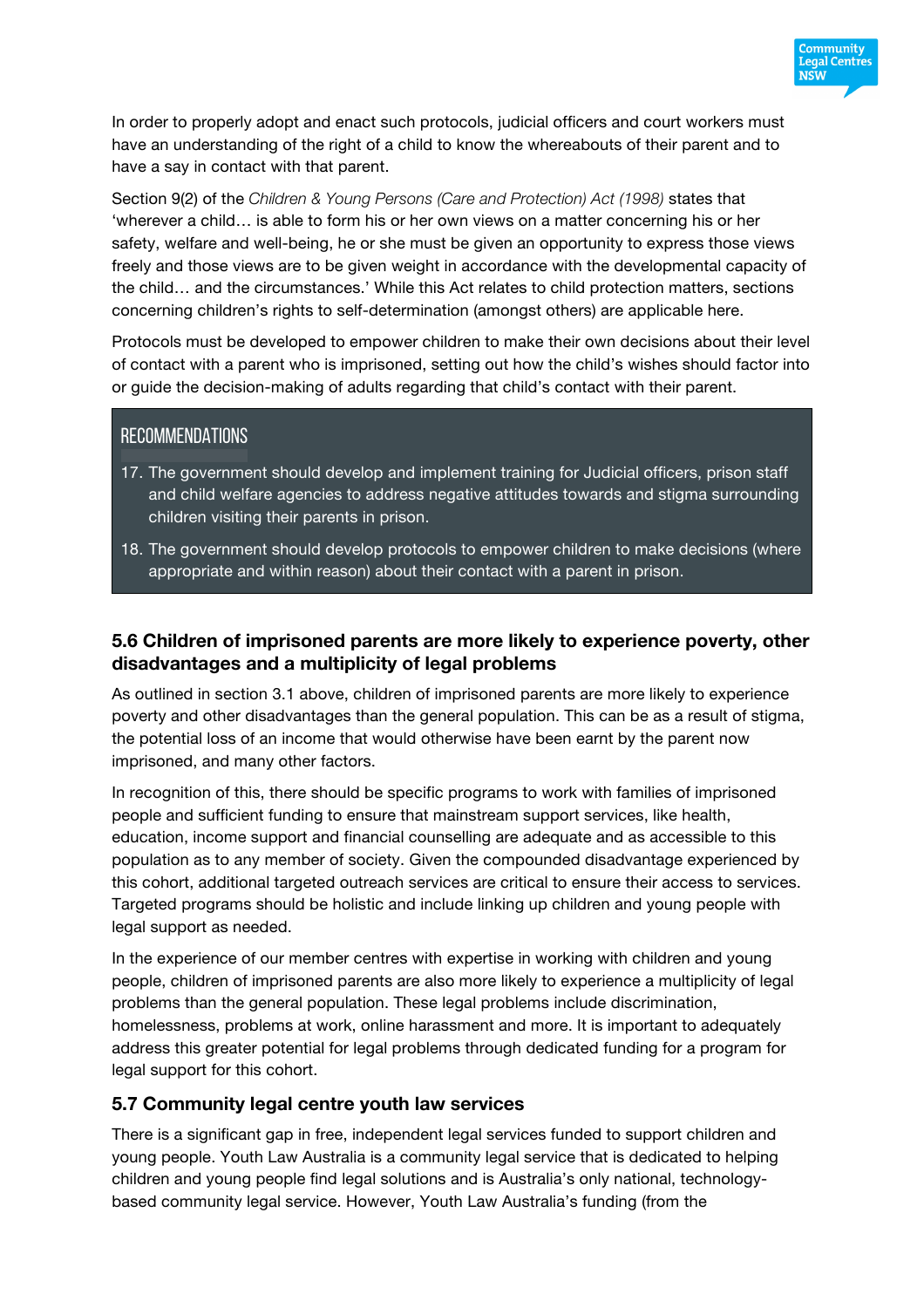

Commonwealth Government) will not be renewed at 30 June 2020 and the organisation receives no State Government funding, despite providing services in NSW. This will significantly exacerbate the service capacity shortfall for legal help for children and young people.

Beyond the work of Youth Law Australia, several generalist community legal centres deliver successful youth law services, such as Marrickville Legal Centre's state-wide dedicated youth legal service, and Mid North Coast Community Legal Centre's work with young people transitioning out of OOHC within their geographic catchments.

One example of a community legal centre engaging in effective, targeted outreach to a vulnerable group of children and young people to address a key area of unmet legal need is the Hunter Youth Law Service.

The Hunter Youth Law Service provides legal advice and assistance for non-criminal (civil and family law) matters at the Broadmeadow Children's Court. During 2019 the Hunter Youth Law Service was also provided at three Hunter Valley Children's Courts: Maitland, Raymond Terrace and Muswellbrook. By providing legal assistance in a venue that young people are already attending, the project aims to identify and provide early assistance for civil and family law problems that are often ignored and allowed to escalate. The youth solicitor attends Court on the Children's criminal list day to talk to young people aged 15 to 24. The solicitor offers interested young people a legal health check to identify outstanding civil and family law issues. They provide immediate advice and assistance on the day and, if there are more complex matters, can offer ongoing assistance.

In 2019 the youth solicitor completed over 200 legal health checks with young people at 28 outreach visits to the Hunter Children's Courts. Legal advice was provided on 98 occasions and 78 matters required ongoing assistance. A total of 118 referrals were made to external services. 89% of clients were under 18 years old and 43% identified as Aboriginal or Torres Strait Islander. 48% identified as having a disability or mental illness. These statistics highlight the significant unmet need for civil and family law services amongst children and young people.

An evaluation of the Hunter Youth Law Service conducted in 2019 revealed that the service successfully increased Hunter Community Legal Centre's service delivery to young people aged 0-24 by 40%. 82% of clients that participated in the evaluation survey had not received assistance with their legal issues before engaging with the Hunter Youth Law Service, with 75% unaware that their matter was a legal issue a lawyer could assist with. This highlights not only a lack of understanding of civil legal issues, but also the fact that young people are unlikely to seek assistance with these types of issues.

## Case study: Emily

The Hunter Youth Law Service met Emily at the Children's Court. Emily was at risk of homelessness and had been couch surfing for a couple of weeks at the time. Emily had unpaid fines, police complaints and had lost important identification documents. The lack of ID meant that Emily was unable to access community support services. Emily also could not return home due to her AVO. The Hunter Youth Law Service was able to advocate on Emily's behalf and assist her in paying off her fines. They were also able to assist in Emily's application to receive new identification documents. After reviewing the evidence provided by Emily, the Service's Youth Lawyer was able to advise and assist Emily in making a formal police complaint. As a result, the police officers involved have been suspended from their duties. Emily is now relocating to a safe and stable home with family and has a job waiting for her.

*Source: Hunter Youth Law Service, Hunter Community Legal Centre*